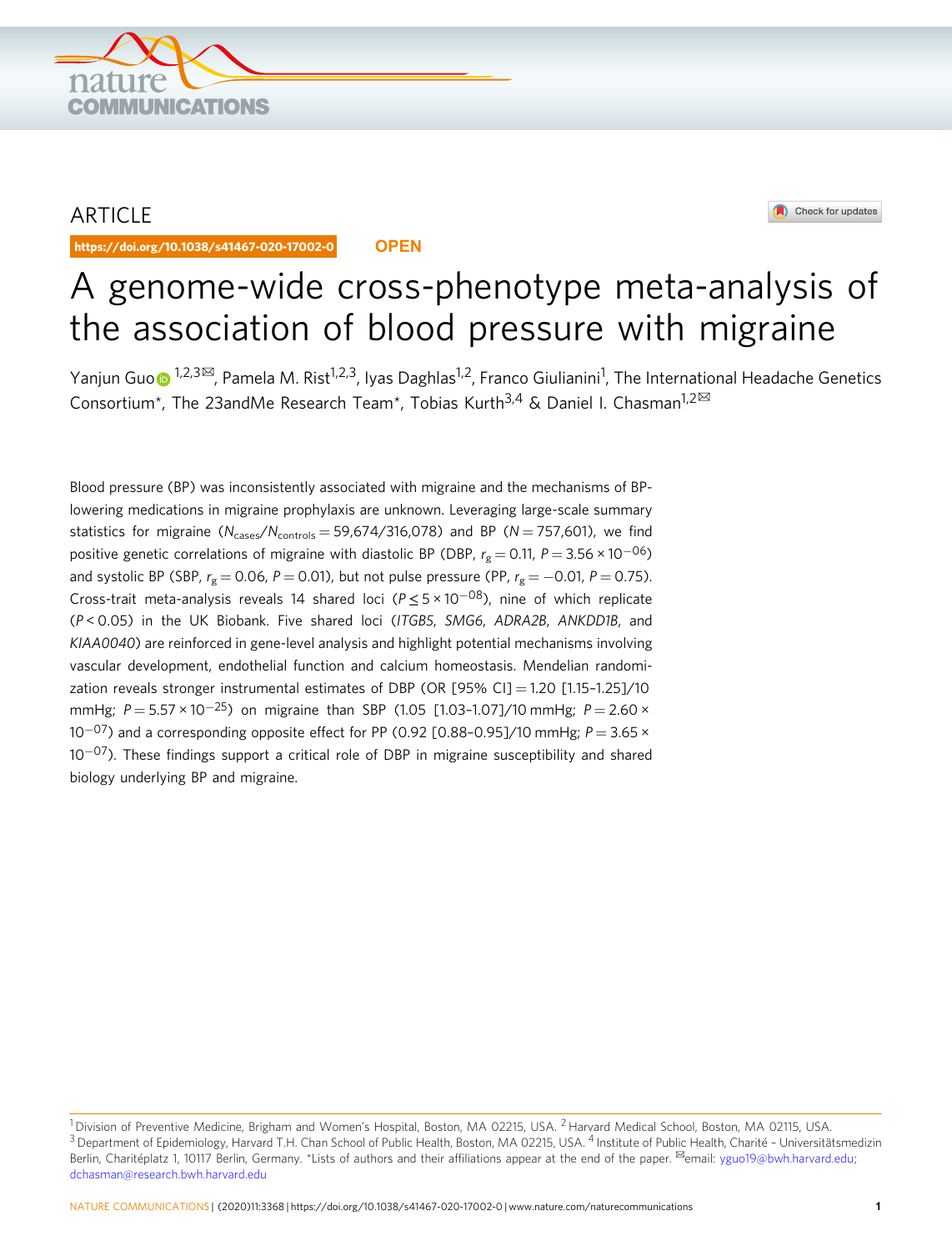Igraine is a chronic intermittent neurological disorder<br>as the second leading cause of disability, responsible for<br> $\frac{5.6\%}{2}$  of all vegens lived with disability. The link between migrains affecting up to 14.7% people worldwide and ranks 5.6% of all years lived with disability<sup>[1](#page-7-0)</sup>. The link between migraine and the vascular system has been substantiated by an array of physiologic and epidemiologic evidence, including migraine comorbidities with other vascular conditions including stroke, coronary artery disease  $(CAD)^2$  $(CAD)^2$ . Recently, additional evidence for vascular involvement in migraine has emerged from genomewide association studies  $(GWAS)^3$  $(GWAS)^3$ . Approximately, 40% (13 of 38) of the genome-wide significant GWAS loci for migraine map near genes with known or suspected vascular functions, including vascular development, endothelial structure, and smooth muscle function. Loci mapping to the END1/PHACTR1, LRP1, and FHL5 genes in particular are shared by migraine and CAD or cervical artery dissection<sup>4,5</sup>.

Blood pressure (BP) has been associated not only with vascular disease but also with migraine<sup>6</sup>. In contrast to highly consistent associations of increased BP with increased susceptibility to vascular disease, associations of BP with migraine are not con-sistent<sup>[7](#page-7-0)</sup>. For example, some studies have found associations between elevated systolic BP (SBP) or diastolic BP (DBP) and lower prevalence of migraine<sup>[8](#page-7-0)</sup>, whereas some have found inverse associations only for  $SBP^{9,10}$  $SBP^{9,10}$  $SBP^{9,10}$ . One study suggested that migraine was associated with higher DBP but lower SBP<sup>[11](#page-7-0)</sup>. Still other reports focused on pulse pressure (PP), defined as the difference between SBP and DBP, consistently showed an inverse relation-ship between PP and migraine<sup>[9,11](#page-7-0)</sup>. The relationship is further complicated by longitudinal studies suggesting that migraine may increase the risk of incident hypertension $12,13$ , whereas BP has been found to be inversely related to onset of headache and migraine<sup>[14](#page-7-0)</sup>. Regardless, BP-lowering medications notably provide prophylactic benefit for many migraineurs, and the choice of antihypertensive appears to be related to comorbidities, cost, availability, or side effect profile rather than the specific mechanism of BP-lowering<sup>[15](#page-7-0),[16](#page-7-0)</sup>.

Recently developed but widely accepted genetic methods leveraging only GWAS summary statistics may be used to esti-mate global<sup>[17](#page-7-0)</sup> and local genetic correlation<sup>[18](#page-7-0)</sup> between BP measures (i.e. SBP, DBP, or PP) and migraine. Additional genetic methods using GWAS summary statistics, including cross-trait meta-analysis<sup>[19](#page-8-0)</sup> and transcriptome-wide association study  $(TWAS)^{20}$  $(TWAS)^{20}$  $(TWAS)^{20}$ , may be used to identify specific shared genetic components and pathophysiology between BP and migraine. Finally, instrumental genetic analysis, i.e. Mendelian randomization (MR), may suggest causality and directionality of effects of BP on migraine, or the reverse, i.e. migraine influences on  $BP^{21}$ . Therefore, in the current study, we leverage large-scale genetic summary-level data and the preceding genetic methods to gain insight into mechanistic links between BP and migraine.

Our analysis identifies positive overall genetic correlations of migraine with DBP and SBP, but not PP, and evidence of local genetic overlap with BP at certain previously identified migraine loci after accounting for multiple testing. Cross-trait meta-analysis reveals shared loci between BP and migraine, some of which are also reinforced in gene-level analysis highlighting potential shared biological mechanisms. In addition, MR shows stronger instrumental estimates of DBP on migraine than SBP. Our results suggest a critical role of DBP in migraine susceptibility and shared biological mechanisms between BP and migraine.

## Results

Shared heritability between migraine and blood pressure. There was a positive overall genetic correlation of migraine with DBP ( $r<sub>g</sub>$ = 0.11, Wald test  $P = 3.56 \times 10^{-06}$ ) and SBP ( $r_g = 0.06$ , Wald test  $P = 0.01$ ), but not PP ( $r<sub>g</sub> = -0.01$ , Wald test  $P = 0.75$ ) using linkage disequilibrium (LD) score regression (LDSC) (Table 1). When extended to the migraine subtypes: migraine with aura (MA) and migraine without aura (MO), DBP was consistently correlated with both MA ( $r_g = 0.17$ , Wald test  $P = 1.50 \times 10^{-03}$ ) and MO ( $r_g = 0.14$ , Wald test  $P = 1.20 \times 10^{-03}$ ), whereas SBP was only marginally correlated with MA ( $r<sub>g</sub> = 0.10$ , Wald test P = 0.04). Findings for genetic covariance analyzer (GNOVA), which included SNPs with lower minor allele frequency (MAF) than LDSC, were similar with  $r_g$  of 0.12 (Wald test  $P = 3.45 \times 10^{-07}$ ), 0.07 (Wald test  $P = 4.64 \times 10^{-03}$ ), and 0.00 (Wald test  $P = 0.94$ ) for DBP, SBP, and PP, respectively (Table 1). Partitioned genetic correlation did not reveal strong contrasts but suggested that shared effects were concentrated in some chromosomes with the

| Method       | Trait 1               | Trait 2    | $r_{\rm g}$ | $P^{\star}$            | gcov     | gcov_se |
|--------------|-----------------------|------------|-------------|------------------------|----------|---------|
| <b>LDSC</b>  | Any migraine          | <b>DBP</b> | 0.11        | $3.56 \times 10^{-06}$ | 0.018    | 0.009   |
|              |                       | <b>SBP</b> | 0.06        | 0.01                   | 0.004    | 0.009   |
|              |                       | PP         | $-0.01$     | 0.75                   | $-0.009$ | 0.008   |
|              | Migraine with aura    | <b>DBP</b> | 0.17        | $1.50 \times 10^{-03}$ | $-0.006$ | 0.008   |
|              |                       | <b>SBP</b> | 0.10        | 0.04                   | $-0.014$ | 0.008   |
|              |                       | PP         | 0.00        | 0.92                   | $-0.015$ | 0.007   |
|              | Migraine without aura | <b>DBP</b> | 0.14        | $1.20 \times 10^{-03}$ | 0.014    | 0.008   |
|              |                       | SBP        | 0.03        | 0.43                   | 0.010    | 0.008   |
|              |                       | PP         | $-0.08$     | 0.06                   | 0.002    | 0.007   |
| <b>GNOVA</b> | Any migraine          | <b>DBP</b> | 0.12        | $3.45 \times 10^{-07}$ | 0.009    | 0.002   |
|              |                       | <b>SBP</b> | 0.07        | $4.64 \times 10^{-03}$ | 0.005    | 0.002   |
|              |                       | PP         | 0.00        | 0.94                   | 0.000    | 0.002   |
|              | Migraine with aura    | <b>DBP</b> | 0.15        | $1.90 \times 10^{-05}$ | 0.008    | 0.002   |
|              |                       | SBP        | 0.10        | $2.57 \times 10^{-03}$ | 0.006    | 0.002   |
|              |                       | PP         | 0.03        | 0.33                   | 0.002    | 0.002   |
|              | Migraine without aura | <b>DBP</b> | 0.13        | $1.86 \times 10^{-04}$ | 0.008    | 0.002   |
|              |                       | <b>SBP</b> | $-0.02$     | 0.66                   | $-0.001$ | 0.002   |
|              |                       | PP         | $-0.12$     | $2.12 \times 10^{-04}$ | $-0.006$ | 0.002   |

r<sub>g</sub> Genetic correlation, gcov genetic covariance, gcov\_se standard error of genetic covariance, LDSC LD score regression, GNOVA genetic covariance analyzer, DBP diastolic blood pressure, SBP systolic<br>blood pressure, PP pu blood pressure, PP pulse pressure.<br>\*P-value was calculated for the genetic correlation in LDSC and for the genetic covariance in GNOVA, P-values are based on two-sided Wald test.<br>"P-value was calculated for the genetic cor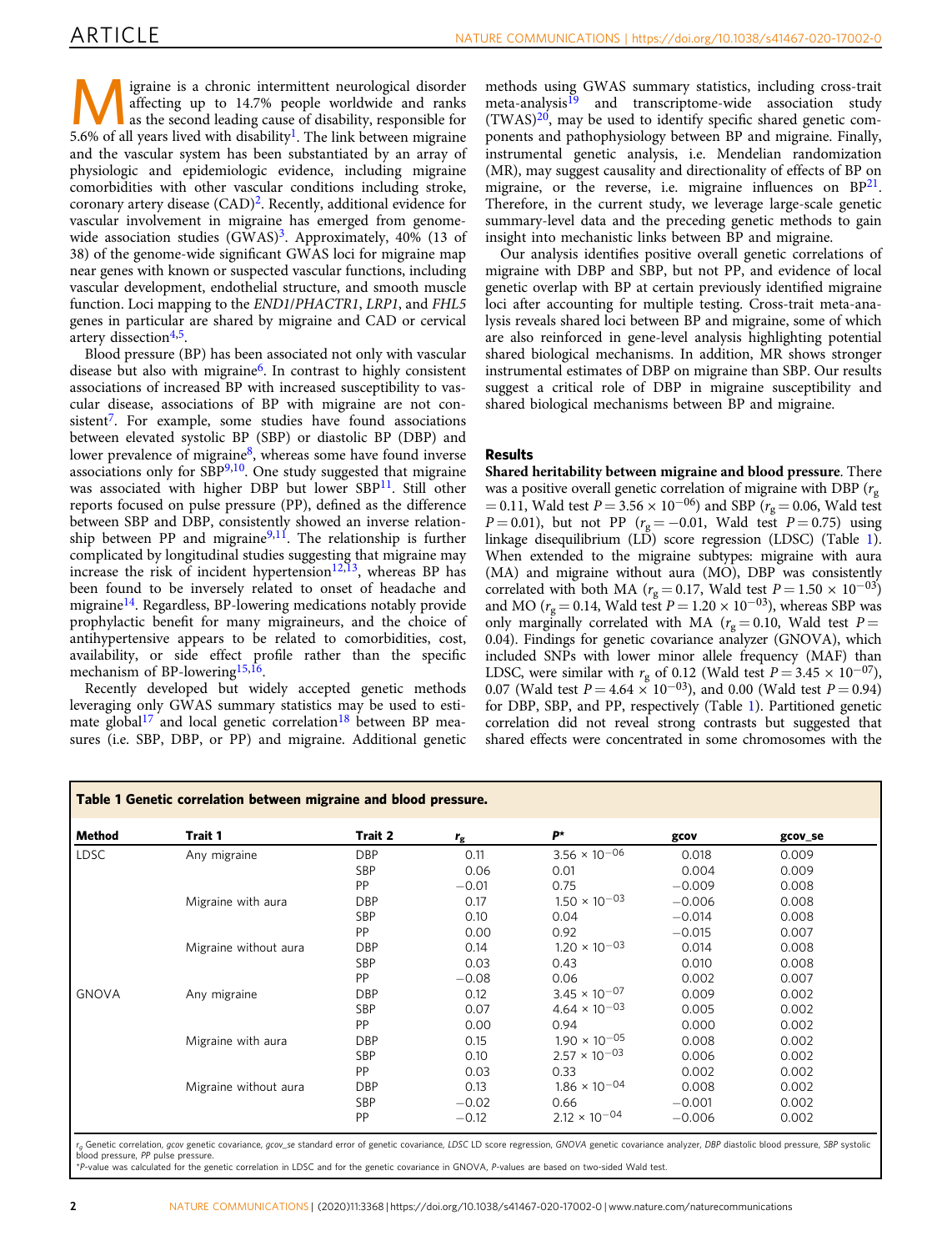

Fig. 1 Local genetic correlation between migraine and BP traits at reported migraine loci using ρ-HESS and GWAS-PW. Colors represent the significance level of local genetic correlation between migraine and blood pressure (BP) traits (DBP, SBP, and PP) using ρ-HESS (P<sub>ρ-HESS</sub> based on Wald test), red for positive genetic correlation and blue for negative genetic correlation at the corresponding locus. Dots represent the estimated posterior probability (PPA\_3) that genetic associations with migraine and BP traits (DBP, SBP, and PP) co-localize at the corresponding locus, larger size indicate larger posterior probability. Significant local genetic correlation between BP traits and migraine was observed at three regions: harboring gene FHL5, C7orf10, and PLCE1, after controlling for multiple testing ( $P_{p-HESS}$  < 0.05/1703, see details in Supplementary Table 1) and with high estimated posterior probability (PPA\_3 > 0.9, see details in Supplementary Table 2).

strongest positive genetic correlation observed at chr22 ( $r<sub>g</sub> = 0.47$ , Wald test  $P = 1.37 \times 10^{-04}$ ) between migraine and DBP, and the strongest negative genetic correlation observed at chr19 ( $r_g$  =  $-0.32$ , Wald test  $P = 1.28 \times 10^{-03}$ ) between migraine and PP (Supplementary Figs. 10–21).

The local genomic regions around individual migraine loci from GWAS showed signals of genetic overlap with BP (Fig. 1). Accounting for multiple testing, there was genome-wide significant local genetic correlation between migraine and BP at three regions (chr6: 94441175..97093511 harboring previous migraine locus FHL5; chr7: 39862670..42001811 harboring previous migraine locus C7orf10; and chr10: 95396368..96221243 harboring previous migraine locus PLCE1) using heritability estimation from summary statistics ( $\rho$ -HESS) (Fig. 1 and Supplementary Table 1,  $P < 0.05$ / 1703). The genetic correlation between migraine and SBP was negative in the chromosome 7 region despite being positive across the whole genome (Fig. 1). For PP, although the overall genomewide genetic correlation with migraine was null, there were significant local genetic correlations at chromosome 6 (Wald test  $P = 3.20 \times 10^{-06}$  and 7 (Wald test  $P = 3.98 \times 10^{-08}$ ), which were also significantly correlated for the other BP measures. Results were consistent for these regions with the alternative pairwise traits analysis of GWAS (GWAS-PW) approach (i.e. PPA\_3 > 0.9, Fig. 1 and Supplementary Table 2).

Taken together, although the overall genetic correlations between BP traits and migraine were relatively modest compared to more closely related phenotypes, e.g. among psychiatric disorders ( $r_g \sim 0.6$ ) or between lipids and CAD ( $r_g \sim 0.25$ )<sup>22</sup>, they nevertheless indicate potential shared genetic etiologies, especially at certain chromosomes or regions, and are therefore worthy of additional investigation into potential mechanisms using crosstrait analysis and expression-trait analysis.

Cross-trait meta-analysis of migraine with BP measurements. We conducted cross-trait meta-analysis to identify individual SNPs that may share association with BP and migraine using the Cross Phenotype Association (CPASSOC) package. Thirty-three independent loci reached genome-wide significance for combined statistics ( $P_{CPASSOC} \le 5 \times 10^{-08}$ ) and suggestive trait-specific significance ( $P_{\text{GWAS}} \leq 1 \times 10^{-05}$ ) for migraine and at least one BP

measurement (Supplementary Tables 3–5), 19 of which were previously reported migraine loci, including PHACTR1, LRP1, FHL5, C7orf10, MPPED2, CFDP1, and SLC24A3. Nine of the remaining 14 shared loci (Table [2\)](#page-3-0) were replicated at nominal significance level in the independent migraine association study using UK Biobank data, and 10 of them were also related with broadly-defined headache ( $P < 0.05$ , Supplementary Table 6).

Among the candidate migraine loci, lead SNP rs62155750 was most significant (chr2q11.1,  $P_{CPASSOC} = 5.42 \times 10^{-34}$  for DBP based on  $S<sub>Het</sub>$  statistic). Rs62155750 was a significant expression quantitative trait locus (eQTL) for its nearby gene ADRA2B (Supplementary Table 7), encoding the subtype B of the α2 adrenergic receptor that regulates neurotransmitter release from sympathetic nerves and adrenergic neurons in the central nervous system<sup>23</sup>. Interestingly, this locus was related to migraine ( $P =$  $0.02$  based on  $S<sub>Het</sub>$  statistic) but not broadly defined headache  $(P = 0.55$  based on S<sub>Het</sub> statistic) in the replication dataset (Supplementary Table 6). The second strongest signal overall was lead SNP rs1048483 (at chr17p13.3) that was associated with both SBP ( $P_{\text{CPASSOC}} = 9.29 \times 10^{-27}$  based on S<sub>Het</sub> statistic) and PP  $(P_{\text{CPASSOC}} = 5.13 \times 10^{-28}$  based on S<sub>Het</sub> statistic. Rs1048483 mapped to SMG6 that encodes a nonsense-mediated mRNA decay factor, and is a significant eQTL for the nearby gene SSR (Serine Racemase, Supplementary Table 8), which is responsible for transforming <sup>L</sup>‐serine to <sup>D</sup>‐serine, a key co-agonist with glutamate at N-methyl-D-aspartate (NMDA) receptors<sup>24</sup>. Lead SNP rs6438857 (at chr3q21.2,  $P_{\text{CPASSOC}} = 2.64 \times 10^{-22}$ , 1.77 ×  $10^{-23}$ , 2.55 ×  $10^{-14}$  for DBP, SBP, and PP, respectively based on  $S_{\text{Het}}$  statistic) implicating *ITGB5* was the only locus that was shared between migraine and all the three BP measurements. ITGB5 encodes a beta subunit of integrin (integrin alpha-V/beta-5), which is a member of integrin family of heterodimeric transmembrane cell surface receptors and has a role in vascular permeability induced by vascular endothelial growth factor (VEGF) in the systemic circulation<sup>25</sup>. COL4A1 at chr13q34 was shared between migraine and DBP (lead SNP  $rs13260$ ,  $P_{CPASSOC}$  $= 8.69 \times 10^{-15}$  based on S<sub>Het</sub> statistic) as well as PP (lead SNP rs12875271,  $P_{CPASSOC} = 6.29 \times 10^{-12}$  based on S<sub>Het</sub> statistic). COL4A1 encodes a type IV collagen alpha protein, and COL4A1 mutations may present with small vessel disease and stroke, both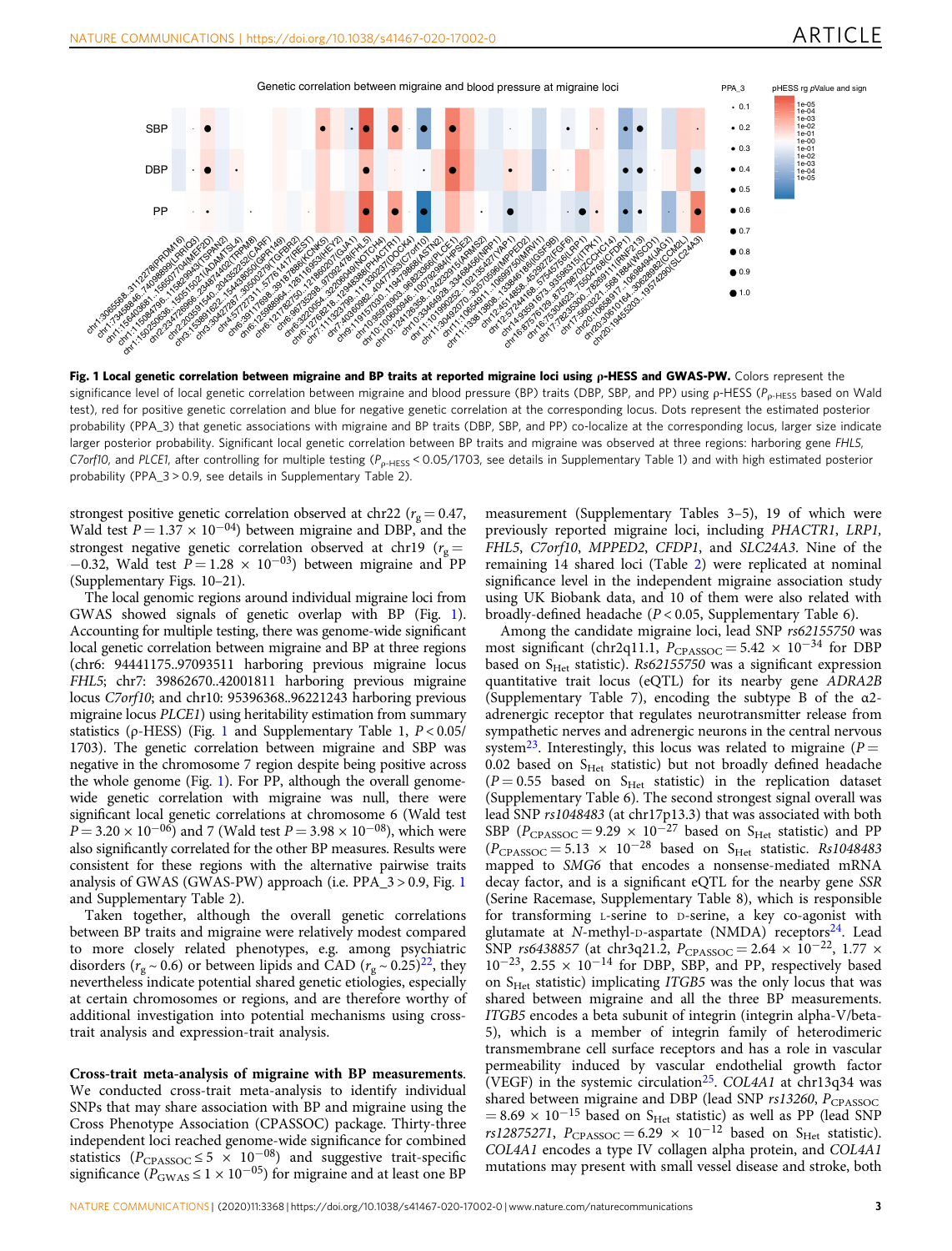<span id="page-3-0"></span>

| ٠<br>Trait   | Trait 2             | ទី<br>ទី               | <b>POS</b>             | 2                                                                                        | S              | Š                   | Trait 1                      |                                                                       | Trait 2                       |                                                                             | PCPASSOC                                                                    | Genes                                                                           |
|--------------|---------------------|------------------------|------------------------|------------------------------------------------------------------------------------------|----------------|---------------------|------------------------------|-----------------------------------------------------------------------|-------------------------------|-----------------------------------------------------------------------------|-----------------------------------------------------------------------------|---------------------------------------------------------------------------------|
|              |                     |                        |                        |                                                                                          |                |                     | <b>BETA</b>                  | $\overline{a}$                                                        | BETA                          | ٩                                                                           |                                                                             |                                                                                 |
| Any migraine | DBP                 | rs72663521             | chr1p34.3              | ⋖                                                                                        | O              | 0.19                | 0.04                         | $\times 10^{-06}$<br>1.94                                             | 0.13                          | $\times 10^{-08}$<br>1.42                                                   | $\frac{1}{2}$<br>$\times 10^{-1}$<br>2.22                                   | BMP8A, KIAA0754, MACF1,<br>PABPC4, PPIEL, SNORA55                               |
|              |                     | rs3766694              | chr1q25.1              | $\vdash \sphericalangle$                                                                 | $\cup$ $\cup$  | 0.39<br>0.31        | 0.04                         | $1.26 \times 10^{-06}$<br>4.42 × 10-07                                | $\overline{0}$ .              | $4.07 \times 10^{-10}$<br>8.27 $\times 10^{-29}$                            | $3.17 \times 10^{-14}$<br>$5.42 \times 10^{-34}$                            | KIAA0040                                                                        |
|              |                     | rs62155750             | chr2q11.1              |                                                                                          |                |                     |                              |                                                                       | 0.22                          |                                                                             |                                                                             | CIAO1,<br>CNNM4, DUSP2, FAHD2A,<br>ADRA2B, ARIDSA, ASTL,                        |
|              |                     |                        |                        |                                                                                          |                |                     |                              |                                                                       |                               |                                                                             |                                                                             | FAHD2CP, FERILS, GPAT2,                                                         |
|              |                     |                        |                        |                                                                                          |                |                     |                              |                                                                       |                               |                                                                             |                                                                             | LINCOO342, LMAN2L, NCAPH,<br>TPRIPL1, KANSL3, KCNIP3,                           |
|              |                     |                        |                        |                                                                                          |                |                     |                              |                                                                       |                               |                                                                             |                                                                             | NEURL3, PROM2, SNRNP200,                                                        |
|              |                     |                        |                        |                                                                                          |                |                     |                              |                                                                       |                               |                                                                             |                                                                             | STARD7, STARD7-AS1,<br>TMEM127, TRIM43, TRIM43B                                 |
|              |                     | rs6438857<br>rs6881648 | chr3q21.2<br>chr5q13.3 | $\vdash$ $\triangleleft$                                                                 | ပပ             | 0.37                | $-0.03$                      | $\times 10^{-07}$<br>$8.92 \times 10^{-07}$<br>4.76 $\times 10^{-07}$ | $rac{15}{0.17}$               | $1.50 \times 10^{-17}$<br>5.06 × 10 <sup>-21</sup>                          | $2.64 \times 10^{-22}$<br>3.43 $\times 10^{-26}$                            | ITGBS, KALRN, MUC13, UMPS<br>ANKDD1B, ANKRD31,                                  |
|              |                     |                        |                        |                                                                                          |                |                     |                              |                                                                       |                               |                                                                             |                                                                             | COL4A3BP, HMGCR, POC5,<br>POLK                                                  |
|              |                     | rs1271309              | chr12q24.31            | ⋖                                                                                        | O              | 0.17                | 0.04                         | $-56 \times 10^{-06}$<br>∞                                            | 0.20                          | $1.45 \times 10^{-16}$                                                      | $2.04 \times 10^{-20}$                                                      | FAM101A, MIR6880, NCOR2,                                                        |
|              |                     | rs13260                | chr13q34               | $\vdash$ $\vdash$                                                                        |                | 0.34                | 0.03                         | $\frac{6.60 \times 10^{-07}}{3.91 \times 10^{-06}}$                   | $-0.20$                       |                                                                             | $0.00 - 0.0$<br>x 10-10                                                     | ZNF664-FAM101A<br><b>COL4A1</b>                                                 |
|              |                     | rs8008129              | chr14q23.1             |                                                                                          | ு ப            |                     |                              |                                                                       | 0.09                          | $\begin{array}{c} 1.66 \times 10^{-10} \\ 1.37 \times 10^{-06} \end{array}$ | 8.69                                                                        | ACTRIO, ARID4A, FLJ31306,<br>PSMA3                                              |
|              |                     | rs28451064             | chr21q22.11            |                                                                                          |                |                     |                              | $2.69 \times 10^{-07}$<br>8.92 $\times 10^{-07}$                      | 0.13                          | $1.54 \times 10^{-06}$                                                      | $\begin{array}{c} 1.96 \times 10^{-10} \\ 1.77 \times 10^{-23} \end{array}$ | Intergenic near MRPS6                                                           |
|              | SBP                 | rs6438857              | chr3q21.2              | ⋖⊢⊢                                                                                      | UUU            | 0.43<br>0.43        | $8880$<br>$-0.03$<br>$-0.03$ |                                                                       | 0.27                          | $3.13 \times 10^{-19}$                                                      |                                                                             | TGBS, KALRN, MUC13, UMPS                                                        |
|              |                     | rs1048483              | chr17p13.3             |                                                                                          |                |                     |                              | $\times$ 10–06<br>131                                                 | 0.30                          | $6.49 \times 10^{-23}$                                                      | $\times$ 10–27<br>9.29                                                      | MIR132, MIR212, OVCA2,<br>RTN4RL1, SMG6, SRR, TSR1<br>DPH1, HIC1, LOC101927839, |
|              |                     |                        |                        |                                                                                          |                |                     |                              |                                                                       |                               |                                                                             |                                                                             |                                                                                 |
|              |                     | rs8080108              | chr17q21.32            | ⊢                                                                                        | $\cup$         | 0.30                | 0.03                         | $3.74 \times 10^{-06}$                                                | 0.30                          | $3.15 \times 10^{-20}$                                                      | $-23$<br>$\times 10^{-}$<br>1.22                                            | ABI3, FLJ40194, LOC102724596,<br>MIR6129, PHB, PHOSPHOT                         |
|              |                     |                        |                        |                                                                                          |                |                     |                              |                                                                       |                               |                                                                             |                                                                             | ZNF652                                                                          |
|              | $\frac{\rho}{\rho}$ | rs6438857              | chr3q21.2              |                                                                                          |                | 0.43                | $-0.03$                      | $8.92 \times 10^{-07}$                                                | 0.13                          | $9.00 \times 10^{-10}$                                                      | $\times$ 10–14<br>2.55                                                      | ITGBS, MUC13, UMPS                                                              |
|              |                     | rs12875271<br>rs974819 | chr11q22.3<br>chr13q34 | $\vdash\vdash \; \mathrel{\mathrel{\triangleleft}} \; \mathrel{\mathrel{\triangleleft}}$ | <b>し し の の</b> | 0.29<br>0.09<br>0.0 | $-0.03$<br>$-0.04$           | $1.00 \times 10^{-05}$<br>$5.15 \times 10^{-07}$                      | 0.19<br>$\overline{0}$ .<br>Т | $\begin{array}{c} 4.15 \times 10^{-07} \\ 1.18 \times 10^{-07} \end{array}$ | $\times$ 10–10 $\times$                                                     | Intergenic<br><b>COL4A1</b>                                                     |
|              |                     | s28577186              | chr16p13.3             |                                                                                          |                |                     |                              | $1.44 \times 10^{-06}$                                                | 0.14                          | $8.39 \times 10^{-10}$                                                      | $6.29 \times 10^{-12}$<br>3.77 $\times 10^{-14}$                            | C16orf96, CDIP1, CORO7                                                          |
|              |                     |                        |                        |                                                                                          |                |                     |                              |                                                                       |                               |                                                                             |                                                                             | HMOX2, MGRN1, NMRAL1,<br>CORO7-PAM16, DNAJA3,                                   |
|              |                     |                        |                        |                                                                                          |                |                     |                              |                                                                       |                               |                                                                             |                                                                             | PAM16, UBALDI, VASN                                                             |
|              |                     | rs1048483              | chr17p13.3             | Н                                                                                        | $\cup$         | 0.49                | 0.03                         | $1.31 \times 10^{-06}$                                                | $-0.20$                       | $1.47 \times 10^{-22}$                                                      | $5.13 \times 10^{-28}$                                                      | DPH1, HIC1, LOC101927839,                                                       |
|              |                     |                        |                        |                                                                                          |                |                     |                              |                                                                       |                               |                                                                             |                                                                             | MIR132, MIR212, OVCA2,<br>RTN4RL1, SMG6, SRR, TSR1                              |
|              |                     | rs1800470              | chr19q13.2             | ⋖                                                                                        | G              | 0.40                | 0.04                         | $4.97 \times 10^{-07}$                                                | 0.15                          | $1.76 \times 10^{-12}$                                                      | $1.49 \times 10^{-17}$                                                      | ATPSSL, B3GNT8, B9D2,                                                           |
|              |                     |                        |                        |                                                                                          |                |                     |                              |                                                                       |                               |                                                                             |                                                                             | BCKDHA, EXOSCS, TGFB1<br><b>TMEM91</b>                                          |
|              |                     | rs9982601              | chr21q22.11            | ⊢                                                                                        | $\cup$         | 0.13                | 0.05                         | $1.78 \times 10^{-07}$                                                | $-0.21$                       | $\times$ 10–12<br>5                                                         | $\kappa$ 10–17<br>3.38                                                      | ntergenic near MRPS6                                                            |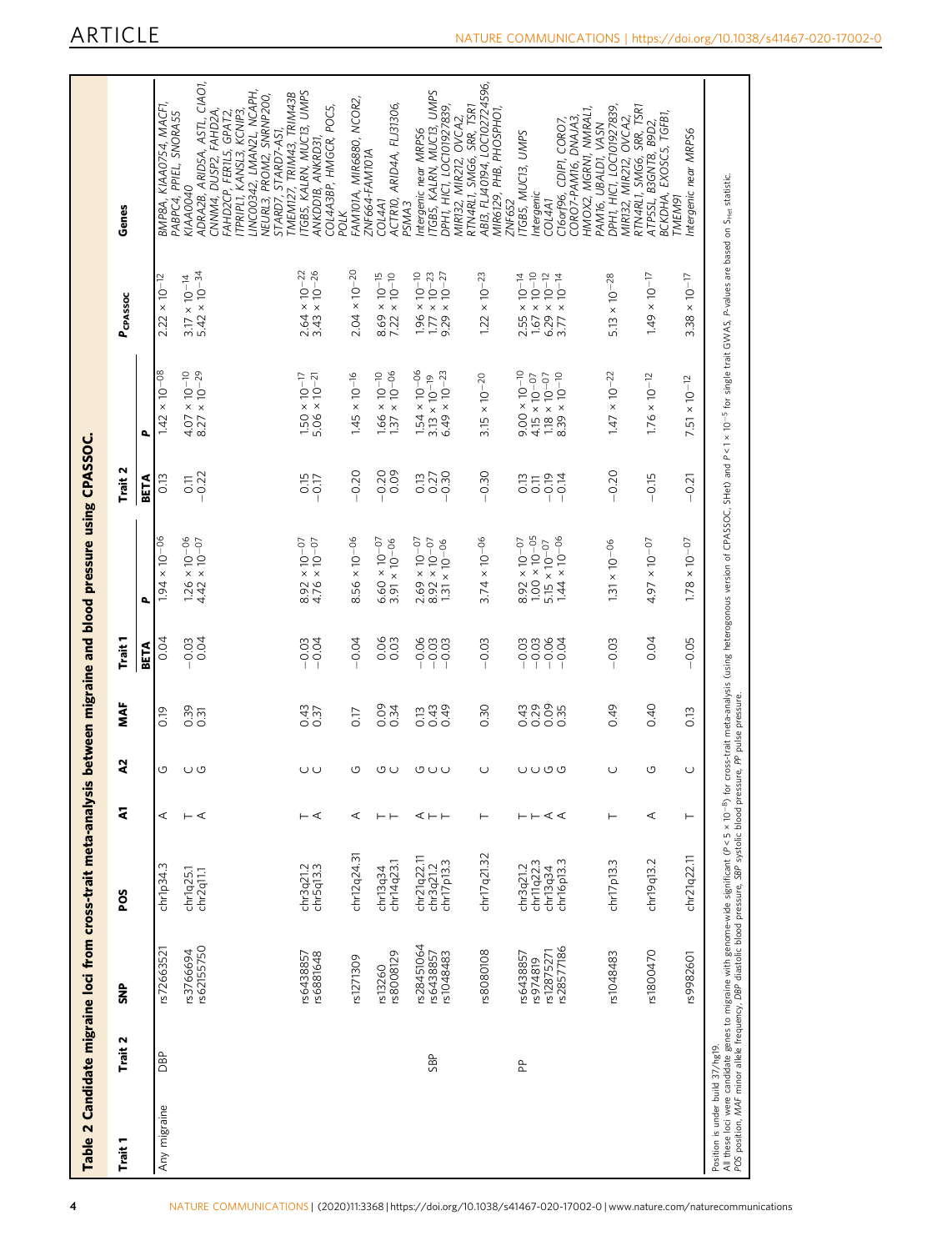of which also have migraine as a clinical feature<sup>26,27</sup>. TGFB1 at chr19q13.2 (lead SNP rs1800470,  $P_{CPASSOC} = 1.49 \times 10^{-17}$  based on S<sub>Het</sub> statistic) was shared between migraine and PP alone and encodes a transforming growth factor-beta 1 protein (TGF-β1) family member.

Cross-trait meta-analysis between migraine subtypes (MA and MO) and BP showed that previous reported migraine loci, including PHACTR1, LRP1, and FHL5, were shared between both migraine subtypes and BP while locus rs4141663 implicating ITGB5 was genome-wide significant in cross-trait meta-analysis between MO and BP measurements, but not MA (Supplementary Tables 9–14).

Transcriptome-wide association studies. We performed TWAS to identify gene-level genetic overlap between BP and migraine. There were 76 TWAS genes that were transcriptome-wide significant for both migraine and at least one BP trait, most of which were identified from gene expression in tissues of cardiovascular and nervous system (Fig. 2). Restricting this list to shared genes with independent signals (see Methods), we identified 23 genes that were TWAS significant for both migraine and at least one of the BP traits from tissues including artery, nerve, skin, esophagus mucosa, and whole blood (Supplementary Tables 15–17), among which 12 were migraine candidate genes. Five of these 12 genes were also identified by the cross-trait meta-analysis (ITGB5, SMG6, ADRA2B, ANKDD1B, and KIAA0040). ITGB5, SMG6, and ADRA2B are described above. Data on ANKDD1B and KIAA0040 were limited, but ANKDD1B was previously suggested to have a shared role between migraine and major depressive disorder (MDD)<sup>28</sup>. Other gene-level genetic overlap between migraine and BP included genes (CISD2, DMPK, and C12orf5) that were related to regulation of calcium homeostasis and reactive oxygen species (ROS)<sup>29,30</sup>. TWAS genes with independent effects shared by subtypes of migraine and BP were consistent with findings for overall migraine at ITGB5, while identifying additional associations at HMOX2 for MA and

BP, and HVCN1 and MANBA for MO and BP (Supplementary Figs. 22–27, Supplementary Tables 18–23).

Instrumental variable analysis. Finally, we used bi-directional MR instrumental analysis to develop evidence for causality in the relationship between BP and migraine. Genetically instrumented elevated DBP and SBP, and decreased PP were associated with increased risk of having migraine with odds ratios (OR) of 1.20 (95% confidence interval [CI] = 1.15–1.25; Wald test  $P = 5.01 \times 10^{-24}$ ) and 1.05 (95% CI = 1.03–1.07; Wald test  $P = 2.34 \times 10^{-06}$ ) per 10 mmHg increment of DBP and SBP, and  $1.09$  (95%  $CI =$ 1.05–1.14; Wald test  $P = 3.29 \times 10^{-06}$ ) per 10 mmHg decrement of PP (Table [3\)](#page-5-0). There were also significant instrumental variable estimates from migraine to BP. Reverse MR showed significant negative instrumental effects per doubling odds of migraine on SBP (estimate = 0.67 mmHg decrement, Wald test  $P = 1.01 \times 10$ 

 $^{-10}$ ) and PP (estimate = 0.55 mmHg decrement, Wald test P =  $3.21 \times 10^{-15}$ ), but not DBP (estimate = 0.08 mmHg decrement, Wald test  $P = 0.45$ ). All heterogeneity P-values were nonsignificant ( $P_{\text{HEIDI}} > 0.01$ ) indicating at worst only subtle heterogeneity among retained instruments. In conditional analysis to distinguish effects mediated by DBP from those mediated by SBP, there was an increase in the instrumental association of high DBP on migraine with conditioning on SBP (OR [95% CI] = 1.38 [1.30–1.46], Wald test  $P = 4.16 \times 10^{-37}$ ), while an opposite effect of high SBP on migraine with conditioning on DBP (OR [95% CI] = 0.86 [0.83–0.90], Wald test  $P = 2.08 \times 10^{-22}$ ). The diverging instrumental effects of DBP and SBP on migraine were also supported by restricting analysis to SNP instruments that were non-significant ( $P > 0.05$ ) for one measure but highly significant  $(P < 1 \times 10^{-5})$  for the other (Supplementary Fig. 28). For significance thresholds of  $P < 5 \times 10^{-8}$  or smaller, the instrumental effects of DBP and SBP for migraine were associated respectively with increased and decreased migraine susceptibility. The instrumental variable analysis revealed consistent associations of



Fig. 2 Number of shared TWAS significant genes between migraine and BP traits across 48 GTEx tissues (version 7). The X axis shows the count of genes from tissues in the GTEx database meeting significance thresholds for multiple testing for migraine and for each of the BP measures as indicated. The Y axis lists GTEx tissues. Colors represent different tissue categories. The null hypothesis of TWAS is no expression-trait association (or genetic correlation between expression and a trait) conditional on the observed GWAS statistics at the corresponding locus. The total number of TWAS gene-tissue pairs being tested is 206,397 across 48 GTEx tissues. TWAS transcriptome-wide association studies, BP blood pressure, DBP diastolic blood pressure, SBP systolic blood pressure, PP pulse pressure, No. number.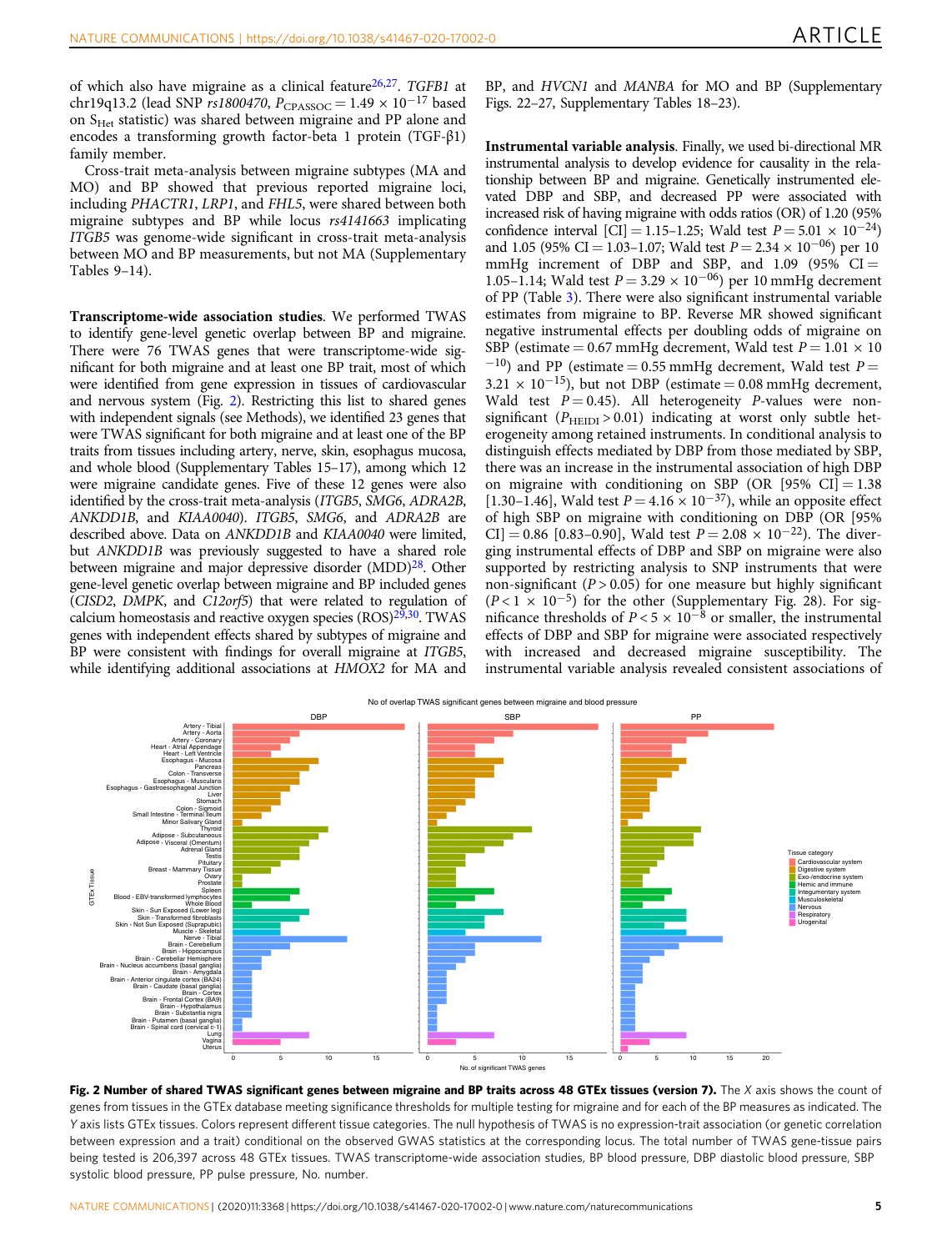| <b>Exposure</b>                              | <b>Outcome</b>        | <b>Covariates</b>   | <b>Direction</b>    | Instrumental estimates <sup>a</sup> | se                        | P-Bonferroni           |
|----------------------------------------------|-----------------------|---------------------|---------------------|-------------------------------------|---------------------------|------------------------|
| <b>DBP</b>                                   | Any migraine          |                     | Forward             | 0.18                                | 0.02                      | $5.01 \times 10^{-24}$ |
|                                              |                       |                     | Reverse             | $-0.11$                             | 0.07                      | 0.45                   |
|                                              | MA                    |                     | Forward<br>Reverseb | 0.12                                | 0.05                      | 0.18                   |
|                                              | <b>MO</b><br>Reverseb |                     | Forward             | 0.29                                | 0.05                      | $1.24 \times 10^{-09}$ |
| SBP                                          | Any migraine          |                     | Forward             | 0.05                                | 0.01                      | $2.34 \times 10^{-06}$ |
| Reverse                                      |                       |                     | $-0.97$             | 0.15                                | $1.01 \times 10$<br>$-10$ |                        |
| MA                                           |                       | Forward<br>Reverseb | 0.04                | 0.03                                | 1.00                      |                        |
| MO                                           |                       | Forward             | 0.06                | 0.03                                | 0.36                      |                        |
| Reverseb                                     |                       |                     |                     |                                     |                           |                        |
| PP                                           | Any migraine          |                     | Forward             | $-0.09$                             | 0.02                      | $3.29 \times 10^{-06}$ |
| Reverse                                      |                       |                     | $-0.79$             | 0.10                                | $3.21 \times 10$<br>$-15$ |                        |
| MA                                           |                       | Forward<br>Reverseb | $-0.06$             | 0.05                                | 1.00                      |                        |
| <b>MO</b>                                    |                       | Forward             | $-0.15$             | 0.05                                | $5.80 \times 10$<br>$-03$ |                        |
| Reverseb<br>Conditional<br>GSMR <sup>c</sup> |                       |                     |                     |                                     |                           |                        |
| <b>DBP</b>                                   | Any migraine          | SBP                 | Forward             | 0.32                                | 0.03                      | $4.16 \times 10^{-37}$ |
| SBP                                          | Any migraine          | <b>DBP</b>          | Forward             | $-0.15$                             | 0.02                      | $2.08 \times 10^{-22}$ |

<span id="page-5-0"></span>Table 3 Bi-directional instrumental estimates between migraine and blood pressure using GSMR.

GSMR Generalized summary-data-based Mendelian randomization, se standard error, DBP diastolic blood pressure, SBP systolic blood pressure, PP pulse pressure, MA migraine with aura, MO migraine without aura.<br>P-values are based on two-sided Wald test and used Bonferroni correction.

P-values are based on two-sided Wald test and used Bonferroni correction. aThe instrumental estimate is corresponding to 10 mmHg increment of blood pressure for the forward direction.

bToo few instruments to conduct reverse GSMR for migraine with aura and without aura (number of genome-wide significant index SNPs <10).

cConditional GSMR was performed by conditioning the exposure on the corresponding covariates (using mtCOJO, <https://cnsgenomics.com/software/gcta/#mtCOJO> and then using the conditioned summary statistics to infer the instrumental estimates from the exposure to the outcome.

elevated DBP and decreased PP with MO (OR  $[95\% \text{ CI}] = 1.34$ [1.21–1.47], Wald test  $P = 1.24 \times 10^{-09}$ , OR [95% CI] = 1.16 [1.05, 1.28], Wald test  $P = 5.80 \times 10^{-03}$ , respectively), whereas no significant association was observed for MA after controlling for multiple testing (Table 3). Sensitivity analysis for the main MR analysis using inverse-variance weighted (IVW), weighted median, simple median, and MR-Egger procedures suggested there was no systematic bias due to pleiotropy (Supplementary Table 24), and MR-Steiger results showed that all the causal estimates were oriented in the intended direction (all  $P_{MR\text{-Steiger}}$  < 0.05). Taken together, the instrumental analyses suggest a potential causal role of elevated DBP on migraine susceptibility, whereas conditional on DBP, SBP may be causally protective. These relationships are also reflected in a potential inverse causal relationship between PP and migraine.

We also applied MR to explore the potential role of causality in anti-hypertensives for migraine prophylaxis effect by only examining lead variants in targets of BP-lowering medications (i.e. beta blocker: ADRB1, ACE inhibitor: ACE, calcium channel blockers: CACNB2, CACNA1D, and CACNA1C $3<sup>31</sup>$  $3<sup>31</sup>$  $3<sup>31</sup>$ . Instrumental associations at these SNPs were directionally consistent with the preceding findings but none was significant alone or in combination (all  $P > 0.05$ ), nor was any SNP strongly associated with migraine alone (all  $P > 0.01$ ) (Supplementary Table 25).

When applied to two cardiovascular comorbidities of migraine, stroke and CAD, the instrumental methods suggested a prominent role for SBP rather than DBP (Table [4\)](#page-6-0). Although both SBP and DBP were strongly associated with all stroke subtypes in the primary analysis, conditioning by SPB attenuated the DBP effect for all stroke subtypes except for large artery stroke (LAS), for which there was a significant inverse DBP association. After conditioning

on DBP, SBP remained significantly associated with any stroke, ischemic stroke, large artery stroke, and small vessel stroke. Similarly, after conditioning on DBP, SBP was positively associated with CAD, but DBP conditioned on SBP had an inverse association. In sensitivity analysis restricted to SNP instruments that were significant ( $\overline{P}$  < 1 × 10<sup>-5</sup>) for one BP trait but non-significant for the other ( $P > 0.05$ ), SBP was inferred to have stronger effects than DBP on CAD and LAS, for which the effect of DBP was protective as observed in the conditional analysis (Supplementary Fig. 29). For the other stroke outcomes, effects of SBP were stronger than or comparable to effects of DBP, especially when using stronger SNP instruments.

### **Discussion**

The conclusions from our genetic analyses were highly consistent and generally support observational associations of positive cor-relation between BP and migraine<sup>[32](#page-8-0)</sup> but also qualify these associations in important ways. We find the strongest association between elevated DBP and increased migraine susceptibility. Weaker genetic relationships of elevated SBP with migraine were largely explained by effects on DBP, and conditional on DBP, genetically determined SBP was inversely related to migraine susceptibility. The latter relationship was supported by SNP instruments exclusively associated with SBP and the reverse direction instrumental variable analysis. Consistent with distinct effects of SBP and DBP, greater genetically determined PP was strongly associated with less susceptibility to migraine in the instrumental variable analysis. Because we leveraged germline genetic variation as instrumental variables from large independent studies, our causal estimates will be less affected by reverse causation and possibly also selection bias than inference about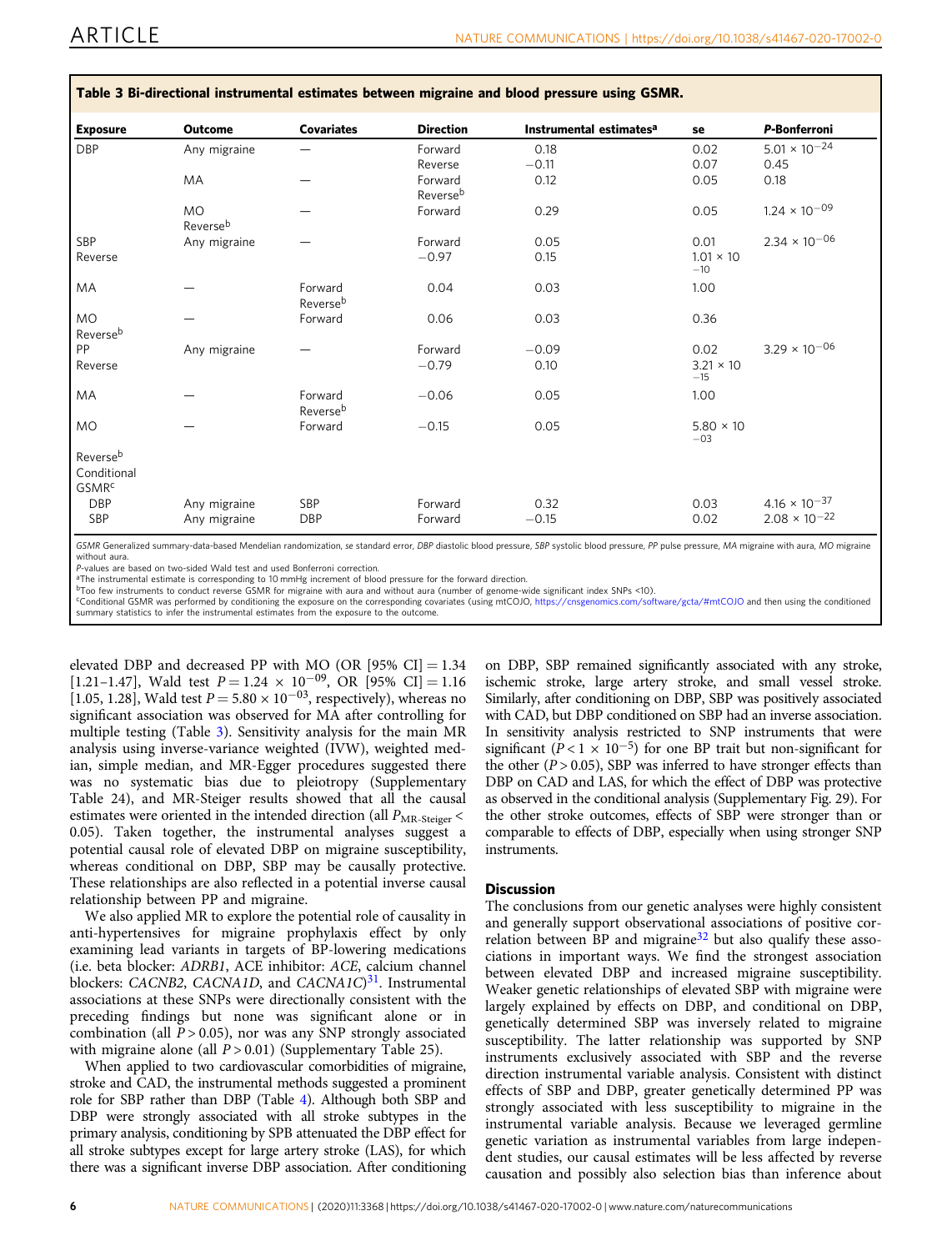<span id="page-6-0"></span>Table 4 Instrumental estimates between blood pressure and cardiovascular diseases (stroke and CAD) using GSMR.

| Exposure   | Outcome    | <b>Direction</b> | <b>GSMR</b> <sup>a</sup> |      | <b>Conditional GSMRb</b> |                   |                        |      |          |
|------------|------------|------------------|--------------------------|------|--------------------------|-------------------|------------------------|------|----------|
|            |            |                  | Instrumental estimates   | se   | P                        | <b>Covariates</b> | Instrumental estimates | se   | P        |
| <b>DBP</b> | AS         | Forward          | 0.50                     | 0.03 | 1.82E-47                 | <b>SBP</b>        | $-0.04$                | 0.03 | 0.24     |
| <b>SBP</b> |            | Forward          | 0.31                     | 0.02 | 9.49E-61                 | <b>DBP</b>        | 0.13                   | 0.02 | 1.04E-12 |
| <b>DBP</b> | IS         | Forward          | 0.49                     | 0.04 | 1.36E-38                 | <b>SBP</b>        | $-0.1$                 | 0.03 | 3.05E-03 |
| SBP        |            | Forward          | 0.30                     | 0.02 | 2.36E-51                 | <b>DBP</b>        | 0.19                   | 0.02 | 4.10E-22 |
| <b>DBP</b> | LAS        | Forward          | 0.59                     | 0.09 | 9.90E-11                 | <b>SBP</b>        | $-0.67$                | 0.08 | 1.10E-15 |
| SBP        |            | Forward          | 0.56                     | 0.05 | 6.28E-30                 | <b>DBP</b>        | 0.49                   | 0.05 | 2.70E-25 |
| <b>DBP</b> | <b>CES</b> | Forward          | 0.27                     | 0.07 | 9.67E-05                 | <b>SBP</b>        | 0.01                   | 0.06 | 0.84     |
| SBP        |            | Forward          | 0.17                     | 0.04 | 4.36E-06                 | <b>DBP</b>        | 0.06                   | 0.04 | 0.10     |
| <b>DBP</b> | <b>SVS</b> | Forward          | 0.75                     | 0.09 | 2.11E-18                 | <b>SBP</b>        | 0.12                   | 0.08 | 0.12     |
| <b>SBP</b> |            | Forward          | 0.39                     | 0.05 | 2.62E-17                 | <b>DBP</b>        | 0.17                   | 0.04 | 6.65E-05 |
| <b>DBP</b> | CAD        | Forward          | 0.59                     | 0.04 | 3.69E-58                 | <b>SBP</b>        | $-0.19$                | 0.03 | 2.83E-08 |
| <b>SBP</b> |            | Forward          | 0.34                     | 0.02 | 3.87E-71                 | <b>DBP</b>        | 0.2                    | 0.02 | 6.56E-26 |

GSMR Generalized summary-data-based Mendelian randomization, se standard error, DBP diastolic blood pressure, SBP systolic blood pressure, AS any stroke, IS ischemic stroke, LAS large artery stroke, the stroke, LAS large a CES cardioembolic stroke, SVD small vessel stroke, CAD coronary artery disease.<br>P-values are based on two-sided Wald test.

P-values are based on two-sided Wald test. aThe instrumental estimate is corresponding to 10 mmHg increment of blood pressure on the corresponding outcome.

bConditional GSMR was performed by conditioning the exposure on the corresponding covariates (using mtCOJO, <https://cnsgenomics.com/software/gcta/#mtCOJO>) and then use the conditioned summary statistics to infer the instrumental estimates from the exposure to the outcome.

relationships between BP and migraine from observational epidemiology $33,34$ . In fact, the findings from genetics are concordant with at least one of the prior observational studies $8$ .

Meanwhile, 9 replicating SNPs from cross-trait association analysis as well as 12 genes from TWAS of both migraine and BP suggested potential functions relevant to migraine. The five loci identified in both SNP and TWAS analysis revealed potential shared biological mechanisms in migraine and BP regulation involving vascular development and endothelial function, neurogenic inflammation, calcium homeostasis through proteins encoded by ITGB5, SMG6, ADRA2B, ANKDD1B, and KIAA0040 and, in particular, functions of the α2-adrenergic receptor type B encoded by ADRA2B. Neurotransmitters, such as glutamate, serotonin (5-HT), dopamine (DA), noradrenalin (NE), substance P, and calcitonin gene-related peptide (CGRP), have all been identified as contributing causally to migraine $35$ , as well as potential therapeutic targets<sup>36,37</sup>, and all are related with the  $\alpha$ 2adrenergic receptor regulation<sup>38</sup>. Therefore, our results support the role of α2-adrenergic receptor in migraine mechanisms.

In contrast to the results for the genetic effects of DBP and PP on migraine, the genetic association between BP and cardiovascular events was driven by SBP, consistent with the results from observational studies $39$ . This suggests that different mechanisms may underlie BP associations with migraine compared to CVD. Thus, observational associations of migraine with cardiovascular events likely do not involve BP-based etiology in a trivial way, a conclusion further supported by the larger MR effects of BP on cardiovascular events compared to the MR effects of BP on migraine. However, it is also possible that potential genetic heterogeneity in migraine or misclassification due to changes in migraine presentation over time may have attenuated the MR association between BP and migraine<sup>3</sup>.

This study comprehensively investigates the genetic-based association between migraine and BP. The main strengths of our study include large-scale genetic data (sample size up to 757,601), independent replication of migraine candidate loci from crosstrait meta-analysis, the use of multiple MR sensitivity analysis for outliers, horizontal pleiotropy, and reverse causation, and the use of exclusive SNP instruments for DBP or SBP that were significant for one trait ( $P < 1.00 \times 10^{-5}$ ) but non-significant ( $P >$ 0.05) for the other. However, we acknowledge limitations. First, our conclusions are limited to a general susceptibility of migraine and its major subtypes MA and MO but may not extend to

different migraine traits over time or forms of migraine that may not arise from the common, population-based genetic susceptibilities implicit in our datasets, e.g. familial forms of migraine. Second, although the instrumental analysis focused on genetic variation in targets of BP-lowering medications (beta blocker, ACE inhibitor, and calcium channel blocker) was not significant, it may also have been underpowered. Based on the combined effects of SNPs in these genes on BP, we estimated there was only <50% power at nominal significance to detect such instrumental effects on migraine in our datasets $40$ . Third, although our analysis points to tissues and genes relevant to migraine susceptibility and BP, more work is needed to identify individual cell types and more detailed molecular mechanisms with the goal of developing potential therapeutic strategies.

Nevertheless, the findings further our understanding of the longstanding debate about the role of BP in migraine susceptibility, reveal the prominent genetic-based role of DBP in migraine susceptibility, and identify shared genetic components including ADRA2B, all of which may provide insight into future migraine therapies.

#### Methods

Summary statistics from GWAS for migraine and blood pressure. We used the most recent GWAS summary-level data from International Headache Genetics Consortium (IHGC) for migraine (any migraine and two subtypes of migraine: migraine with aura [MA] and migraine without aura [MO]) and from the International Consortium of Blood Pressure-Genome Wide Association Studies (ICBP) and UK Biobank (UKB) for three BP traits (SBP, DBP, and PP)<sup>3[,41](#page-8-0)</sup>. The migraine meta-analysis summary statistics combined 59,674 cases and 316,078 controls from 22 cohort level  $GWASs<sup>3</sup>$ , whereas the BP meta-analysis summary statistics combined 757,601 participants from the UKB ( $N = 458,577$ ) and ICBP ( $N = 299,024$ across 77 cohorts)<sup>41</sup>. In the original GWASs, migraine and its two sub-forms (MA and MO) were defined by diagnostic criteria from the International Headache Society and the summary statistics were adjusted for age, sex, and principle components where applicable in each sub-cohort<sup>3</sup>, whereas BP summary statistics (including three traits: SBP, DBP, and PP) were adjusted for age, age<sup>[2](#page-7-0)</sup>, sex, and body mass index (BMI) in the parent study, and all sub-cohorts corrected for hypertension treatment  $(+15/10 \text{ mmHg}$  in the presence of any hypertensive medication)<sup>[41](#page-8-0)</sup>. All of the participants were of European descent with only a small fraction of overlapping samples ( $N = 39,199$ , proportion of overlapping samples is ~10% for migraine summary statistics, and ~5% for BP summary statistics) between migraine and BP traits. Analysis in the current study was restricted to SNPs, at most ~7 million, which were common to GWASs for migraine and the BP traits. To compare the instrumental effects of BP traits on migraine and two migraine cardiovascular comorbidities, coronary artery disease (CAD) and stroke, we used publicly available GWAS summary statistics from European descent individuals for CAD and stroke from CARDIoGRAM and MEGASTROKE, respectively $42,43$ . To minimize the bias from overlapping samples when conducting the instrumental analyses of BP with CAD and stroke, we used BP GWAS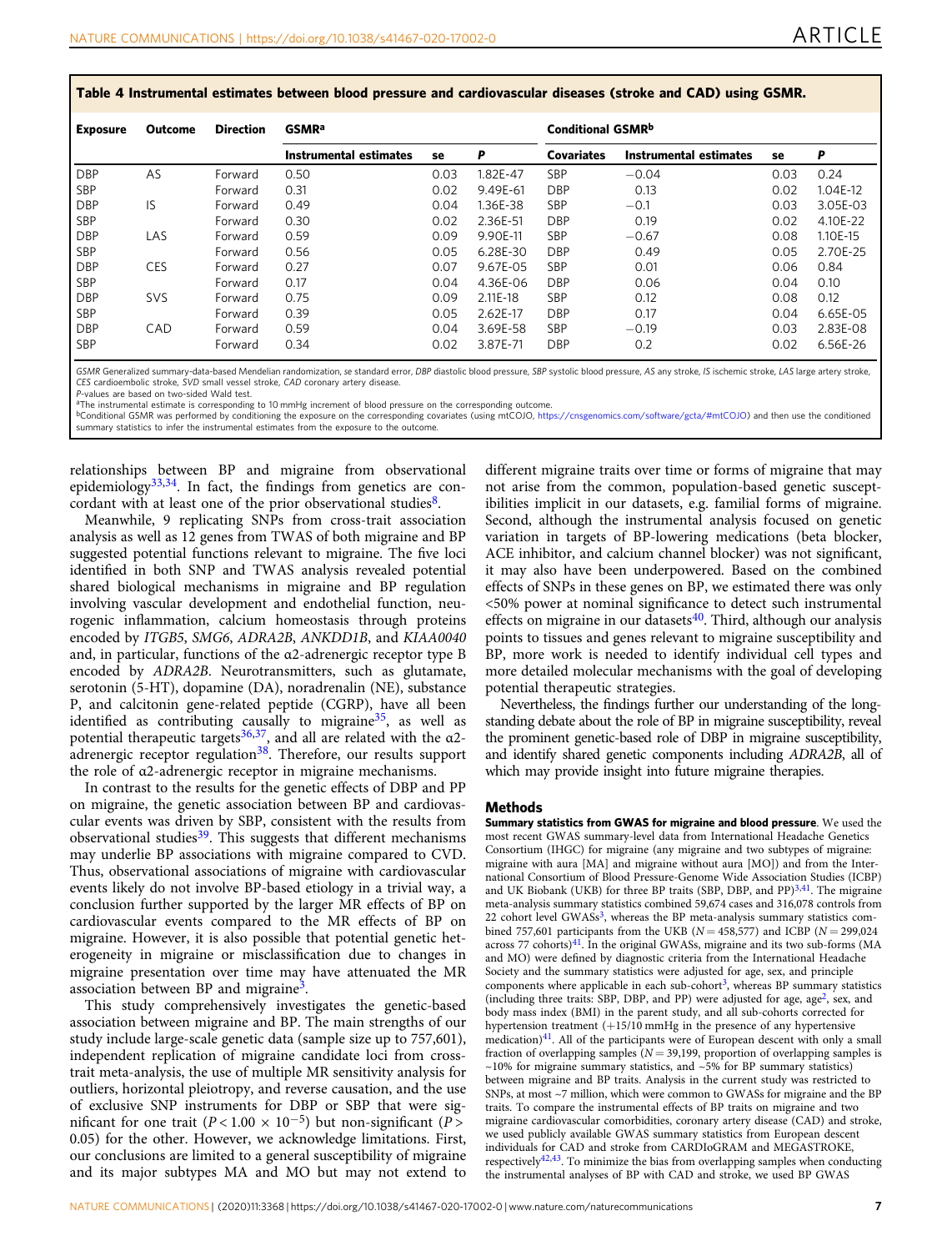<span id="page-7-0"></span>summary statistics ( $N = 361,194$ ) from the UK Biobank, which is publicly available at <http://www.nealelab.is/uk-biobank/>[44.](#page-8-0) All participants provided written informed consent to each of the sub-cohort of the consortium.

Genetic correlation analysis. To evaluate genetic correlation between migraine and BP, we used conventional cross-trait linkage disequilibrium (LD) score regression  $(LDSC)^{17}$  and the more recent genetic covariance analyzer  $(GNOVA)^{45}$ . For LDSC, we used precomputed LD-scores derived from ~1.2 million common- and wellimputed SNPs in European populations as represented in the Hapmap3 reference panel excluding the HLA region<sup>17</sup>. With GNOVA, which is potentially more powerful than LDSC $45$ , we estimated the genetic correlation across  $\sim$  5 million well-imputed SNPs in the 1000 Genomes Project and partitioned the estimates among categories of SNPs defined by 11 functional categories[46](#page-8-0), quartiles of MAF, and regions implicated in transcription for seven broadly-defined tissue types<sup>45</sup>. Both LDSC and GNOVA controlled for potential overlapping samples between each pair of traits<sup>17,45</sup>.

Local genetic correlation. We estimated local genetic correlations between migraine and BP traits in 1703 pre-specified LD-independent segments with both ρ-HESS<sup>18</sup> and GWAS-PW[47.](#page-8-0) Both methods are designed to identify small contiguous regions of the genome in which the genetic associations with two traits are locally concordant. However, they use different approaches. ρ-HESS quantifies the local genetic covariance (and correlation) and P-values ( $P_{\rho\text{-HESS}}$ ) between pairs of traits at local regions<sup>18</sup>, whereas GWAS-PW uses a Bayesian framework to estimate the posterior probability (PPA\_3) that genetic associations with the two traits colocalize using priors that are learned from the data<sup>47</sup>. BP and migraine were considered to have genetic correlation at local region if  $P_{\rho\text{-HESS}}$  was significant after correcting for multiple testing ( $P_{\rho\text{-HESS}}$  < 0.05/1703) and PPA\_3 from GWAS-PW was larger than 0.9.

Cross-trait meta-analysis between migraine and BP traits. We conducted pairwise cross-trait meta-analysis using Cross Phenotype Association (CPASSOC)[19](#page-8-0) through the statistic  $S_{\text{Het}}$  that implements a sample size-weighted, fixed effect metaanalysis of the association statistics from the individual traits while modeling genetic covariance from all sources. In these analyses, we used total sample size values directly from the summary statistics file for BP and an average effective sample size for migrain[e48.](#page-8-0) The cross-trait meta-analysis was not inflated by observing a mean ratio of (LDSC intercept-1)/(mean( $\chi^2$ ) – 1) at 0.05 (Supplementary Figs. 1–9). Replication of migraine candidate associations from CPASSOC was performed using an independent dataset from UK Biobank (using data from data field 20002 and 6159 for migraine and recent headache, respectively, see details in Supplementary Note 1).

Transcriptome-wide association studies. To identify genes whose expression pattern across tissues implicates etiology or biological mechanisms shared by migraine and the BP measures, we performed TWAS<sup>[49](#page-8-0)</sup>. With TWAS, we compared gene-based models of genetic effects on tissue-specific gene expression from GTEx v.7 for migraine and the BP measures from the GWAS summary statistics to estimate strength of association between concordant gene-based genetic influences on gene expression on migraine or BP. In total, we performed 48 TWASs for each trait, one tissue–trait pair at a time. The null hypothesis of TWAS is no expression–trait association (or genetic correlation between expression and a trait) conditional on the observed GWAS statistics at the locus. In practice, a permutation test based on 1000 resampling iterations was run for each TWAS gene to ensure that the TWAS false positive rate was well controlled<sup>49</sup>. We applied Bonferroni correction to identify significant expression-trait associations adjusted for multiple comparisons for all gene–tissue pairs tested for each trait (~200,000 genetissue pairs in total, significant expression–trait associations were defined as  $P_{\text{Bonferroni}}$  < 0.05), and then identified genes that had Bonferroni significant associations for both migraine and BP. We further tested for conditional relationships among the shared genes to identify an independent set of gene-based genetic models using an extension of TWAS that leverages previous methods for joint/<br>conditional tests of SNPs using summary statistics<sup>[20](#page-8-0)</sup> (Supplementary Note 2).

Generalized summary-data-based Mendelian randomization. To examine evidence for potential causal relationships between migraine and BP, we conducted instrumental variable analysis using bi-directional MR implemented in generalized summary-data-based Mendelian randomization (GSMR[\)21.](#page-8-0) GSMR applies strict criteria to select independent SNP instruments and extends conventional MR by accounting for the sampling variance in the genetic effects on both exposure  $(b_{zx})$  and outcome  $(b_{zy})$  in estimating the instrumental effect. Further, as pleiotropy is an important potential confounder that could bias the estimates and possibly result in an inflated test-statistic in MR, we used heterogeneity criteria in HEIDI (heterogeneity in dependent instruments,  $P_{\text{HEIDI}} < 0.01$ ) in the GSMR package to exclude likely pleiotropic SNPs from the analysis. To evaluate separate effects of SBP and DBP on migraine, we performed conditional instrumental analysis using mtCOJO (multitrait-based conditional and joint analysis), also within GSMR, with a two-step procedure requiring only the GWAS summary statistics<sup>21</sup>. SNP effects on SBP (y) were adjusted for effects on DBP (x) (or vice-versa) (i.e.  $b_{xy}$  obtained from GSMR) in step 1, and then the adjusted instruments were used to derive the conditional instrumental estimate in step 2. P-values were corrected for multiple testing using Bonferroni

criteria. We conducted sensitivity analyses using conventional inverse-variance weighted (IVW) MR, weighted median, simple median, MR-egger (Egger regression), and MR-Steiger (Supplementary Note 3). As migraine is a binary variable, we interpreted the reverse causal estimates as the average change in BP per doubling (twofold increase) in the odds of migraine, which could be obtained by multiplying the reverse causal estimate by  $0.693 \text{ (log}_e 2)^{50}$  $0.693 \text{ (log}_e 2)^{50}$  $0.693 \text{ (log}_e 2)^{50}$ .

Reporting summary. Further information on research design is available in the Nature Research Reporting Summary linked to this article.

#### Data availability

Summary-level data for CAD (CARDIoGRAM), Stroke (MEGASTROKE), and BP (International Consortium of Blood Pressure genetics [ICBP] and the UK Biobank [UKB]) are publicly available at: <http://www.cardiogramplusc4d.org/data-downloads/> and <http://www.megastroke.org/download.html>; and <http://www.nealelab.is/uk-biobank/>. Summary-level data ( $P < 1 \times 10^{-5}$ ) from International Headache Genetics Consortium (IHGC) for migraine are available here: [http://www.headachegenetics.org/content/](http://www.headachegenetics.org/content/datasets-and-cohorts) [datasets-and-cohorts.](http://www.headachegenetics.org/content/datasets-and-cohorts) Individual level data from the UK Biobank (UKB) are available upon application: <https://www.ukbiobank.ac.uk/>.

Received: 16 December 2019; Accepted: 2 June 2020;

#### References

- 1. Disease, G. B. D., Injury, I. & Prevalence, C. Global, regional, and national incidence, prevalence, and years lived with disability for 328 diseases and injuries for 195 countries, 1990-2016: a systematic analysis for the Global Burden of Disease Study 2016. Lancet 390, 1211–1259 (2017).
- 2. Kurth, T., Gaziano, J. M., Cook, N. R., Logroscino, G., Diener, H. C. & Buring, J. E. Migraine and risk of cardiovascular disease in women. JAMA 296, 283–291 (2006).
- 3. Gormley, P. et al. Meta-analysis of 375,000 individuals identifies 38 susceptibility loci for migraine. Nat. Genet 48, 856–866 (2016).
- 4. Debette, S. et al. Common variation in PHACTR1 is associated with susceptibility to cervical artery dissection. Nat. Genet. 47, 78–83 (2015).
- 5. Winsvold, B. S. et al. Genetic analysis for a shared biological basis between migraine and coronary artery disease. Neurol. Genet. 1, e10 (2015).
- 6. Scher, A. I., Terwindt, G. M., Picavet, H. S., Verschuren, W. M., Ferrari, M. D. & Launer, L. J. Cardiovascular risk factors and migraine: the GEM populationbased study. Neurology 64, 614–620 (2005).
- 7. Sacco, S., Pistoia, F., Degan, D. & Carolei, A. Conventional vascular risk factors: their role in the association between migraine and cardiovascular diseases. Cephalalgia 35, 146–164 (2015).
- 8. Hagen, K., Stovner, L. J., Vatten, L., Holmen, J., Zwart, J. A. & Bovim, G. Blood pressure and risk of headache: a prospective study of 22 685 adults in Norway. J. Neurol. Neurosurg. Psychiatry 72, 463–466 (2002).
- 9. Tronvik, E., Stovner, L. J., Hagen, K., Holmen, J. & Zwart, J. A. High pulse pressure protects against headache: prospective and cross-sectional data (HUNT study). Neurology 70, 1329–1336 (2008).
- 10. Tzourio, C., Gagniere, B., El Amrani, M., Alperovitch, A. & Bousser, M. G. Relationship between migraine, blood pressure and carotid thickness. A population-based study in the elderly. Cephalalgia 23, 914–920 (2003).
- 11. Gudmundsson, L. S., Thorgeirsson, G., Sigfusson, N., Sigvaldason, H. & Johannsson, M. Migraine patients have lower systolic but higher diastolic blood pressure compared with controls in a population-based study of 21,537 subjects. The Reykjavik Study. Cephalalgia 26, 436–444 (2006).
- 12. Rist, P. M., Winter, A. C., Buring, J. E., Sesso, H. D. & Kurth, T. Migraine and the risk of incident hypertension among women. Cephalalgia 38, 1817–1824  $(2018)$
- Entonen, A. H. et al. Migraine predicts hypertension–a cohort study of the Finnish working-age population. Eur. J. Public Health 24, 244-248 (2014).
- Fagernaes, C. F., Heuch, I., Zwart, J. A., Winsvold, B. S., Linde, M. & Hagen, K. Blood pressure as a risk factor for headache and migraine: a prospective population-based study. Eur. J. Neurol. 22, e110–e151 (2015).
- 15. Linde, K. & Rossnagel, K. Propranolol for migraine prophylaxis. Cochrane Database Syst. Rev. 2, CD003225 (2004).
- 16. Jackson, J. L. et al. Beta-blockers for the prevention of headache in adults, a systematic review and meta-analysis. PLoS ONE 14, e0212785 (2019).
- 17. Bulik-Sullivan, B. K. et al. LD Score regression distinguishes confounding from polygenicity in genome-wide association studies. Nat. Genet. 47, 291–295 (2015).
- 18. Shi, H., Mancuso, N., Spendlove, S. & Pasaniuc, B. Local genetic correlation gives insights into the shared genetic architecture of complex traits. Am. J. Hum. Genet. 101, 737–751 (2017).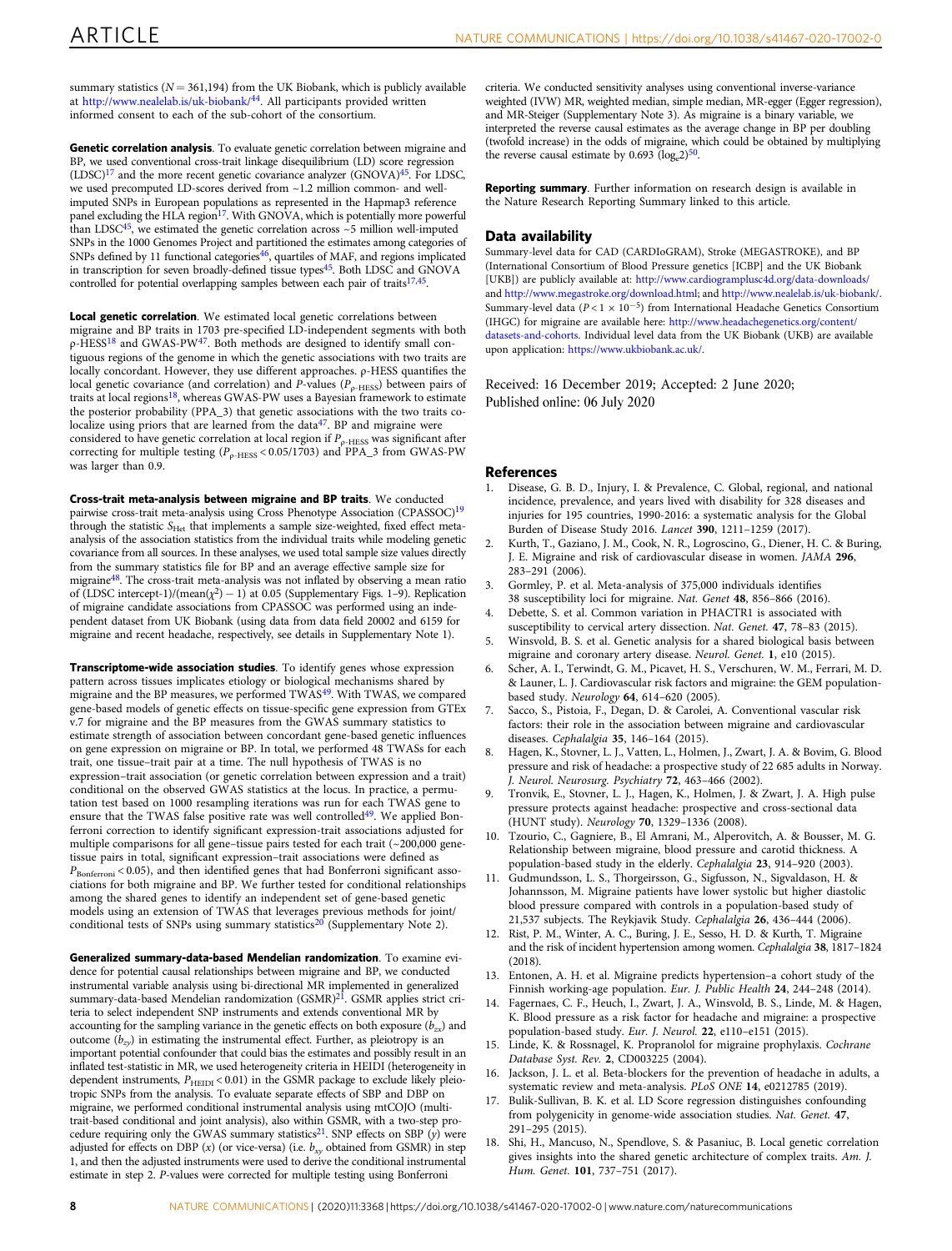- <span id="page-8-0"></span>19. Zhu, X. et al. Meta-analysis of correlated traits via summary statistics from GWASs with an application in hypertension. Am. J. Hum. Genet. 96, 21–36 (2015).
- 20. Gusev, A. et al. Transcriptome-wide association study of schizophrenia and chromatin activity yields mechanistic disease insights. Nat. Genet. 50, 538–548 (2018).
- 21. Zhu, Z. et al. Causal associations between risk factors and common diseases inferred from GWAS summary data. Nat. Commun. 9, 224 (2018).
- 22. Cross-Disorder Group of the Psychiatric Genomics Consortium, et al. Genetic relationship between five psychiatric disorders estimated from genome-wide SNPs. Nat. Genet. 45, 984–994 (2013).
- 23. Supowit, S. C., Hallman, D. M., Zhao, H. & DiPette, D. J. Alpha 2-adrenergic receptor activation inhibits calcitonin gene-related peptide expression in cultured dorsal root ganglia neurons. Brain Res. 782, 184–193 (1998).
- 24. Mothet, J. P. et al. D-serine is an endogenous ligand for the glycine site of the Nmethyl-D-aspartate receptor. Proc. Natl Acad. Sci. USA 97, 4926–4931 (2000).
- 25. Eliceiri, B. P. et al. Src-mediated coupling of focal adhesion kinase to integrin alpha(v)beta5 in vascular endothelial growth factor signaling. J. Cell Biol. 157, 149–160 (2002).
- 26. Plaisier, E. & Ronco, P. COL4A1-Related Disorders. In: GeneReviews ((R)) [Internet] (University of Washington, Seattle; 1993-2020) (2009 Jun 25 [updated 2016 Jul 7]).
- 27. Lanfranconi, S. & Markus, H. S. COL4A1 mutations as a monogenic cause of cerebral small vessel disease: a systematic review. Stroke 41, e513–e518 (2010).
- 28. Yang, Y. et al. Molecular genetic overlap between migraine and major depressive disorder. Eur. J. Hum. Genet. 26, 1202–1216 (2018).
- 29. Yin, P., Anttila, V., Siewert, K. M., Palotie, A., Davey Smith, G. & Voight, B. F. Serum calcium and risk of migraine: a Mendelian randomization study. Hum. Mol. Genet 26, 820–828 (2017).
- 30. Cheung, E. C., Ludwig, R. L. & Vousden, K. H. Mitochondrial localization of TIGAR under hypoxia stimulates HK2 and lowers ROS and cell death. Proc. Natl Acad. Sci. USA 109, 20491–20496 (2012).
- 31. Gill, D. et al. Use of genetic variants related to antihypertensive drugs to inform on efficacy and side effects. Circulation 140, 270–279 (2019).
- 32. Sodini, S. M., Kemper, K. E., Wray, N. R. & Trzaskowski, M. Comparison of genotypic and phenotypic correlations: Cheverud's conjecture in humans. Genetics 209, 941–948 (2018).
- 33. Gkatzionis, A. & Burgess, S. Contextualizing selection bias in Mendelian randomization: how bad is it likely to be? Int. J. Epidemiol. 48, 691–701 (2018).
- 34. Munafo, M. R., Tilling, K., Taylor, A. E., Evans, D. M. & Davey Smith, G. Collider scope: when selection bias can substantially influence observed associations. Int J. Epidemiol. 47, 226–235 (2018).
- 35. Aggarwal, M., Puri, V. & Puri, S. Serotonin and CGRP in migraine. Ann. Neurosci. 19, 88–94 (2012).
- 36. Charles, A. The pathophysiology of migraine: implications for clinical management. Lancet Neurol. 17, 174–182 (2018).
- 37. D'Andrea, G. & Leon, A. Pathogenesis of migraine: from neurotransmitters to neuromodulators and beyond. Neurol. Sci. 31, S1–S7 (2010).
- 38. Fairbanks, C. A., Stone, L. S. & Wilcox, G. L. Pharmacological profiles of alpha 2 adrenergic receptor agonists identified using genetically altered mice and isobolographic analysis. Pharm. Ther. 123, 224–238 (2009).
- 39. Flint, A. C. et al. Effect of systolic and diastolic blood pressure on cardiovascular outcomes. N. Engl. J. Med 381, 243–251 (2019).
- 40. Brion, M. J., Shakhbazov, K. & Visscher, P. M. Calculating statistical power in Mendelian randomization studies. Int J. Epidemiol. 42, 1497–1501 (2013).
- 41. Evangelou, E. et al. Genetic analysis of over 1 million people identifies 535 new loci associated with blood pressure traits. Nat. Genet. **50**, 1412–1425 (2018).
- 42. Nelson, C. P. et al. Association analyses based on false discovery rate implicate new loci for coronary artery disease. Nat. Genet. 49, 1385–1391 (2017).
- 43. Malik, R. et al. Multiancestry genome-wide association study of 520,000 subjects identifies 32 loci associated with stroke and stroke subtypes. Nat. Genet. 50, 524–537 (2018).
- 44. Neale Lab. Rapid GWAS of thousands of phenotypes for 337,000 samples in the UK Biobank. <http://www.nealelab.is/uk-biobank/> (2017).
- 45. Lu, Q. et al. A powerful approach to estimating annotation-stratified genetic covariance via GWAS summary statistics. Am. J. Hum. Genet. 101, 939–964 (2017).
- 46. Finucane, H. K. et al. Partitioning heritability by functional annotation using genome-wide association summary statistics. Nat. Genet. 47, 1228–1235 (2015).
- 47. Pickrell, J. K., Berisa, T., Liu, J. Z., Segurel, L., Tung, J. Y. & Hinds, D. A. Detection and interpretation of shared genetic influences on 42 human traits. Nat. Genet. 48, 709–717 (2016).
- 48. Willer, C. J., Li, Y. & Abecasis, G. R. METAL: fast and efficient meta-analysis of genomewide association scans. Bioinformatics 26, 2190–2191 (2010).
- 49. Gusev, A. et al. Integrative approaches for large-scale transcriptome-wide association studies. Nat. Genet. 48, 245–252 (2016).
- 50. Burgess, S. & Labrecque, J. A. Mendelian randomization with a binary exposure variable: interpretation and presentation of causal estimates. Eur. J. Epidemiol. 33, 947–952 (2018).

#### Acknowledgements

This research has been conducted using the UK Biobank Resource under Application Number 29273. We would like to thank the participants and researchers from the UK Biobank, 23andMe, Inc., International Headache Genetics Consortium (IHGC), MEGASTROKE, CARDIoGRAM, and International Consortium of Blood Pressure-Genome Wide Association Studies (ICBP) who contributed or collected data. Daniel I. Chasman is funded by US National Institutes of Health and US National Institute of Neurological Disorders and Stroke (R21NS09296 and R21NS104398). Pamela M. Rist is funded by K01 HL128791. The MEGASTROKE project received funding from sources specified at <http://www.megastroke.org/acknowledgments.html>.

#### Author contributions

Designed the study: Y.G., P.M.R., I.D., and D.I.C.; conducted the analysis: Y.G., P.M.R., F.G., and D.I.C.; interpreted the results: Y.G., P.M.R., I.D., F.G., T.K., and D.I.C.; drafted the manuscript: Y.G., P.M.R., and D.I.C.; made critical revisions to the manuscript: Y.G., P.M.R., I.D., F.G., T.K., and D.I.C.; provided GWAS summary statistics for migraine: The International Headache Genetics Consortium and 23andMe Research Team; and all authors approved the final version of the manuscript.

### Competing interests

T.K. reports to have provided methodological expertise to Amgen and CoLucid, for which the Charité – Universitätsmedizin Berlin has received financial compensation. T.K. further received honoraria from Novartis and Daiichi Sankyo for a scientific presentation and from Lilly, Newsenselab, and Total for methodological advice. The remaining authors declare no competing interests.

### Additional information

Supplementary information is available for this paper at [https://doi.org/10.1038/s41467-](https://doi.org/10.1038/s41467-020-17002-0) [020-17002-0.](https://doi.org/10.1038/s41467-020-17002-0)

Correspondence and requests for materials should be addressed to Y.G. or D.I.C.

Peer review information Nature Communications thanks Guillaume Paré and other, anonymous, reviewers for their contributions to the peer review of this work. Peer review reports are available.

Reprints and permission information is available at <http://www.nature.com/reprints>

Publisher's note Springer Nature remains neutral with regard to jurisdictional claims in published maps and institutional affiliations.

Open Access This article is licensed under a Creative Commons  $\left( \hat{\mathbf{r}} \right)$ Attribution 4.0 International License, which permits use, sharing, adaptation, distribution and reproduction in any medium or format, as long as you give appropriate credit to the original author(s) and the source, provide a link to the Creative Commons license, and indicate if changes were made. The images or other third party material in this article are included in the article's Creative Commons license, unless indicated otherwise in a credit line to the material. If material is not included in the article's Creative Commons license and your intended use is not permitted by statutory regulation or exceeds the permitted use, you will need to obtain permission directly from the copyright holder. To view a copy of this license, visit [http://creativecommons.org/](http://creativecommons.org/licenses/by/4.0/) [licenses/by/4.0/](http://creativecommons.org/licenses/by/4.0/).

© The Author(s) 2020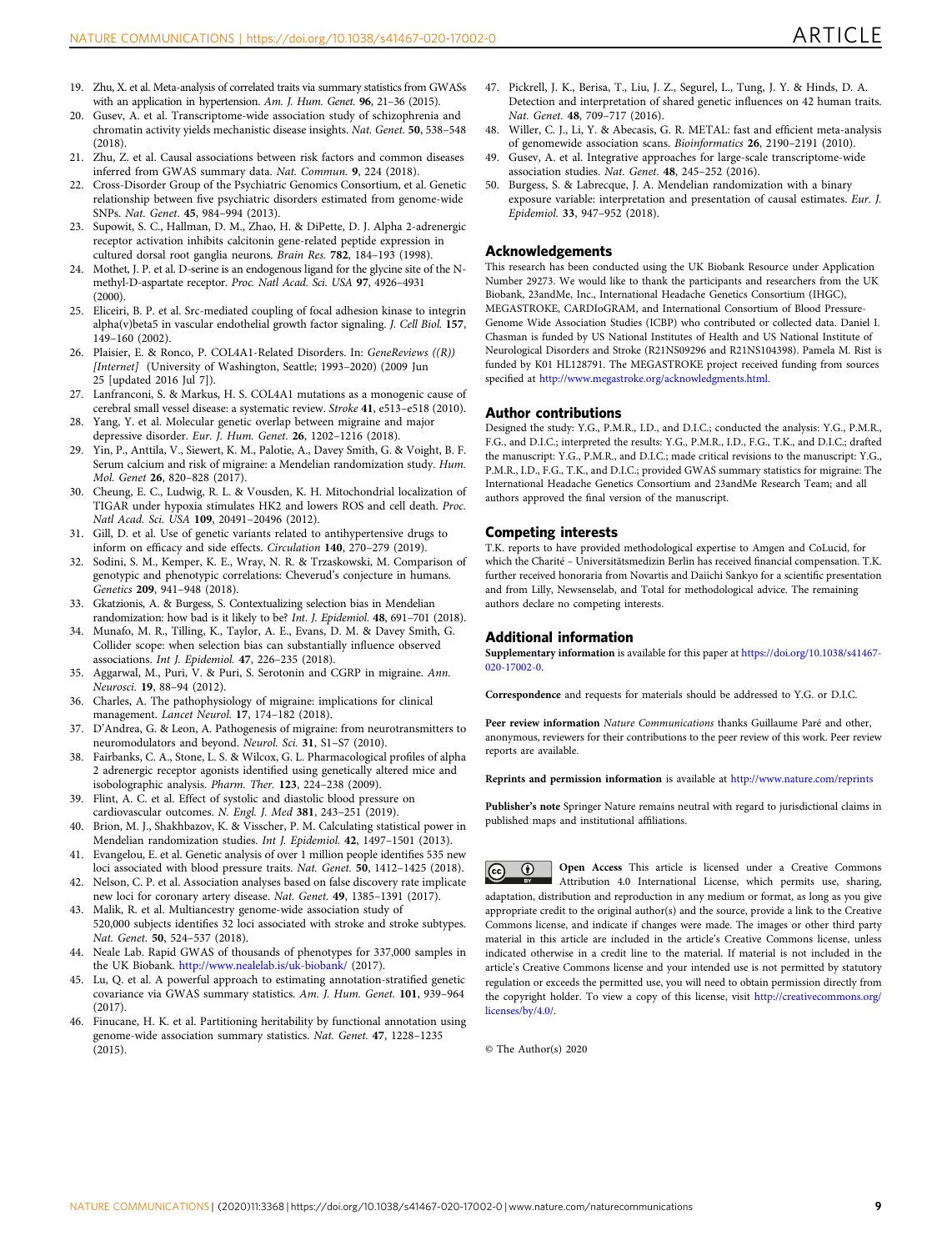# The International Headache Genetics Consortium

Padhraig Gormley<sup>5,6,7,8</sup>, Verneri Anttila<sup>6,7,9</sup>, Bendik S. Winsvold<sup>10,11,12</sup>, Priit Palta<sup>13</sup>, Tonu Esko<sup>6,14,15</sup>, Tune H. Pers<sup>6,15,16,17</sup>, Kai-How Farh<sup>6,9,18</sup>, Ester Cuenca-Leon<sup>5,6,7,19</sup>, Mikko Muona<sup>13,20,21,22</sup>, Nicholas A. Furlotte<sup>23</sup>, Tobias Kurth<sup>24,25</sup>, Andres Ingason<sup>26</sup>, George McMahon<sup>27</sup>, Lannie Ligthart<sup>28</sup>, Gisela M. Terwindt<sup>29</sup>, Mikko Kallela<sup>30</sup>, Tobias M. Freilinger<sup>31,32</sup>, Caroline Ran<sup>33</sup>, Scott G. Gordon<sup>34</sup>, Anine H. Stam<sup>29</sup>, Stacy Steinberg<sup>26</sup>, Guntram Borck<sup>35</sup>, Markku Koiranen<sup>36</sup>, Lydia Ouave<sup>37</sup>, Hieab H. H. Adams<sup>38,39</sup>, Terho Lehtimäki<sup>40</sup>, Antti-Pekka Sarin<sup>13</sup>, Juho Wedenoja<sup>41</sup>, David A. Hinds<sup>23</sup>, Julie E. Buring<sup>25,42</sup>, Markus Schürks<sup>43</sup>, Paul M. Ridker<sup>25,42</sup>, Maria Gudlaug Hrafnsdottir<sup>44</sup>, Hreinn Stefansson<sup>26</sup>, Susan M. Ring<sup>27</sup>, Jouke-Jan Hottenga<sup>28</sup>, Brenda W. J. H. Penninx<sup>45</sup>, Markus Färkkilä<sup>30</sup>, Ville Artto<sup>30</sup>, Mari Kaunisto<sup>13</sup>, Salli Vepsäläinen<sup>30</sup>, Rainer Malik<sup>31</sup>, Andrew C. Heath<sup>46</sup>, Pamela A. F. Madden<sup>46</sup>, Nicholas G. Martin<sup>34</sup>, Grant W. Montgomery<sup>34</sup>, Mitja Kurki<sup>5,6,7</sup>, Mart Kals<sup>14</sup>, Reedik Mägi<sup>14</sup>, Kalle Pärn<sup>14</sup>, Eija Hämäläinen<sup>13</sup>, Hailiang Huang<sup>6,7,9</sup>, Andrea E. Byrnes<sup>6,7,9</sup>, Lude Franke<sup>47</sup>, Jie Huang<sup>8</sup>, Evie Stergiakouli<sup>27</sup>. Phil H. Lee<sup>5,6,7</sup>, Cynthia Sandor<sup>48</sup>, Caleb Webber<sup>48</sup>, Zameel Cader<sup>49,50</sup>, Bertram Muller-Myhsok<sup>51</sup>, Stefan Schreiber<sup>52</sup>, Thomas Meitinger<sup>53</sup>, Johan G. Eriksson<sup>54,55</sup>, Veikko Salomaa<sup>55</sup>, Kauko Heikkilä<sup>56</sup>, Elizabeth Loehrer<sup>38,57</sup>, Andre G. Uitterlinden<sup>58</sup>, Albert Hofman<sup>38</sup>, Cornelia M. van Duijn<sup>38</sup>, Lynn Cherkas<sup>37</sup>, Linda M. Pedersen<sup>10</sup>, Audun Stubhaug<sup>59,60</sup>, Christopher S. Nielsen<sup>59,61</sup>, Minna Männikkö<sup>36</sup>, Evelin Mihailov<sup>14</sup>, Lili Milani<sup>14</sup>, Hartmut Göbel<sup>62</sup>, Ann-Louise Esserlind<sup>63</sup>, Anne Francke Christensen<sup>63</sup>, Thomas Folkmann Hansen<sup>64</sup>, Thomas Werge<sup>65,66,67</sup>, Jaakko Kaprio<sup>13,68,69</sup>, Arpo J. Aromaa<sup>55</sup>, Olli Raitakari<sup>70,71</sup>, M. Arfan Ikram<sup>38,39,71,72</sup>, Tim Spector<sup>37</sup>, Marjo-Riitta Järvelin<sup>36,73,74,75</sup>, Andres Metspalu<sup>14</sup>, Christian Kubisch<sup>76</sup>, David P. Strachan<sup>77</sup>, Michel D. Ferrari<sup>29</sup>, Andrea C. Belin<sup>33</sup>, Martin Dichgans<sup>34,78</sup>, Maija Wessman<sup>13,20</sup>, Arn M. J. M. van den Maagdenberg<sup>29,79</sup>, John-Anker Zwart<sup>10,11,12</sup>, Dorret I. Boomsma<sup>28</sup>, George Davey Smith<sup>27</sup>, Kari Stefansson<sup>26,80</sup>, Nicholas Eriksson<sup>23</sup>, Mark J. Daly<sup>6,7,9</sup>, Benjamin M. Neale<sup>6,7,9</sup>, Jes Olesen<sup>63</sup>, Daniel I. Chasman<sup>25,42</sup>, Dale R. Nyholt<sup>81</sup> & Aarno Palotie<sup>5,6,7,8,9,13,27,82</sup>

<sup>5</sup>Psychiatric and Neurodevelopmental Genetics Unit, Massachusetts General Hospital and Harvard Medical School, Boston, MA, USA. <sup>6</sup>Medical and Population Genetics Program, Broad Institute of MIT and Harvard, Cambridge, MA, USA. <sup>7</sup>Stanley Center for Psychiatric Research, Broad Institute of MIT and Harvard, Cambridge, MA, USA. <sup>8</sup>Wellcome Trust Sanger Institute, Wellcome Trust Genome Campus, Hinxton, UK. <sup>9</sup>Analytic and Translational Genetics Unit, Massachusetts General Hospital and Harvard Medical School, Boston, MA, USA. <sup>10</sup>FORMI, Oslo University<br>Hospital, P.O. 4956 Nydalen, 0424 Oslo, Norway. <sup>11</sup>Department of Neurology, Oslo Univ <sup>12</sup>Institute of Clinical Medicine, University of Oslo, P.O. 1171 Blindern, 0318 Oslo, Norway. <sup>13</sup>Institute for Molecular Medicine Finland (FIMM), University of Helsinki, Helsinki, Finland. 14Estonian Genome Center, University of Tartu, Tartu, Estonia. 15Division of Endocrinology, Boston Children's Hospital, Boston, MA, USA. <sup>16</sup>Department of Epidemiology Research, Statens Serum Institut, Copenhagen, Denmark. <sup>17</sup>Novo Nordisk Foundation Center for Basic Metabolic Research, University of Copenhagen, Copenhagen, Denmark. <sup>18</sup>Illumina, Illumina Way, San Diego, CA 5200, USA. <sup>19</sup>Vall d'Hebron Research Institute, Pediatric Neurology, Barcelona, Spain. <sup>20</sup>Folkhälsan Institute of Genetics, FI-00290 Helsinki, Finland.<br><sup>21</sup>Neuroscience Center, University of Helsinki, FI-00014 Helsinki, Finlan FI-00014 Helsinki, Finland. <sup>23</sup>23andMe, Inc., 223 N Mathilda Ave, Sunnyvale, CA 94086, USA. <sup>24</sup>Inserm Research Center for Epidemiology and Biostatistics (U897), University of Bordeaux, 33076 Bordeaux, France. <sup>25</sup>Division of Preventive Medicine, Brigham and Women's Hospital, Boston, MA 02215, USA. <sup>26</sup>deCODE Genetics, 101 Reykjavik, Iceland. <sup>27</sup>Medical Research Council (MRC) Integrative Epidemiology Unit, University of Bristol, Bristol, UK. <sup>28</sup>Department of Biological Psychology, VU University Amsterdam, 1081 BT Amsterdam, The Netherlands. <sup>29</sup>Department of Neurology, Leiden University Medical Centre, PO Box 96002300 RC Leiden, The Netherlands. <sup>30</sup>Department of Neurology, Helsinki University Central Hospital, Haartmaninkatu 4, 00290 Helsinki, Finland. 31Institute for Stroke and Dementia Research, Klinikum der Universtität München, Ludwig-Maximilians-Universität München, Feodor-Lynen-Str. 17, 81377 Munich, Germany. <sup>32</sup>Department of Neurology and Epileptology, Hertie Institute for Clincal Brain Research, University of Tuebingen, Tuebingen, Germany. <sup>33</sup>Department of Neuroscience, Karolinska Institutet, 171 77 Stockholm, Sweden. <sup>34</sup>Department of Genetics and Computational Biology, QIMR Berghofer Medical Research Institute, 300 Herston Road, Brisbane, QLD 4006, Australia. <sup>35</sup>Institute of Human Genetics, Ulm University, 89081 Ulm, Germany. <sup>36</sup>Center for Life Course Epidemiology and Systems Medicine, University of Oulu, Box 5000FI-90014 Oulu, Finland. <sup>37</sup>Department of Twin Research and Genetic Epidemiology, King's College London, London, UK.<sup>38</sup>Department of Epidemiology, Erasmus University Medical Center, 3015 CN Rotterdam, The Netherlands. <sup>39</sup>Department of Radiology, Erasmus University Medical Center, 3015 CN Rotterdam, The Netherlands. <sup>40</sup>Department of Clinical Chemistry, Fimlab Laboratories, and School of Medicine, University of Tampere, 33520 Tampere, Finland. <sup>41</sup>Department of Public Health, University of Helsinki, Helsinki, Finland.<br><sup>42</sup>Harvard Medical School, Boston, MA 02115, USA. <sup>43</sup>University Duisburg Reykjavik, Iceland. <sup>45</sup>Department of Psychiatry, VU University Medical Centre, 1081 HL Amsterdam, The Netherlands. <sup>46</sup>Department of Psychiatry, Washington University School of Medicine, 660 South Euclid, CB 8134, St. Louis, MO 63110, USA. 47University Medical Center Groningen, University of Groningen, Groningen, The Netherlands 9700RB. <sup>48</sup>MRC Functional Genomics Unit, Department of Physiology, Anatomy & Genetics, Oxford University, Oxford, UK. <sup>49</sup>Nuffield Department of Clinical Neuroscience, University of Oxford, Oxford, UK. <sup>50</sup>Oxford Headache Centre, John Radcliffe Hospital, Oxford, UK. 51Max-Planck-Institute of Psychiatry, Munich, Germany. 52Christian Albrechts University, Kiel, Germany. 53Institute